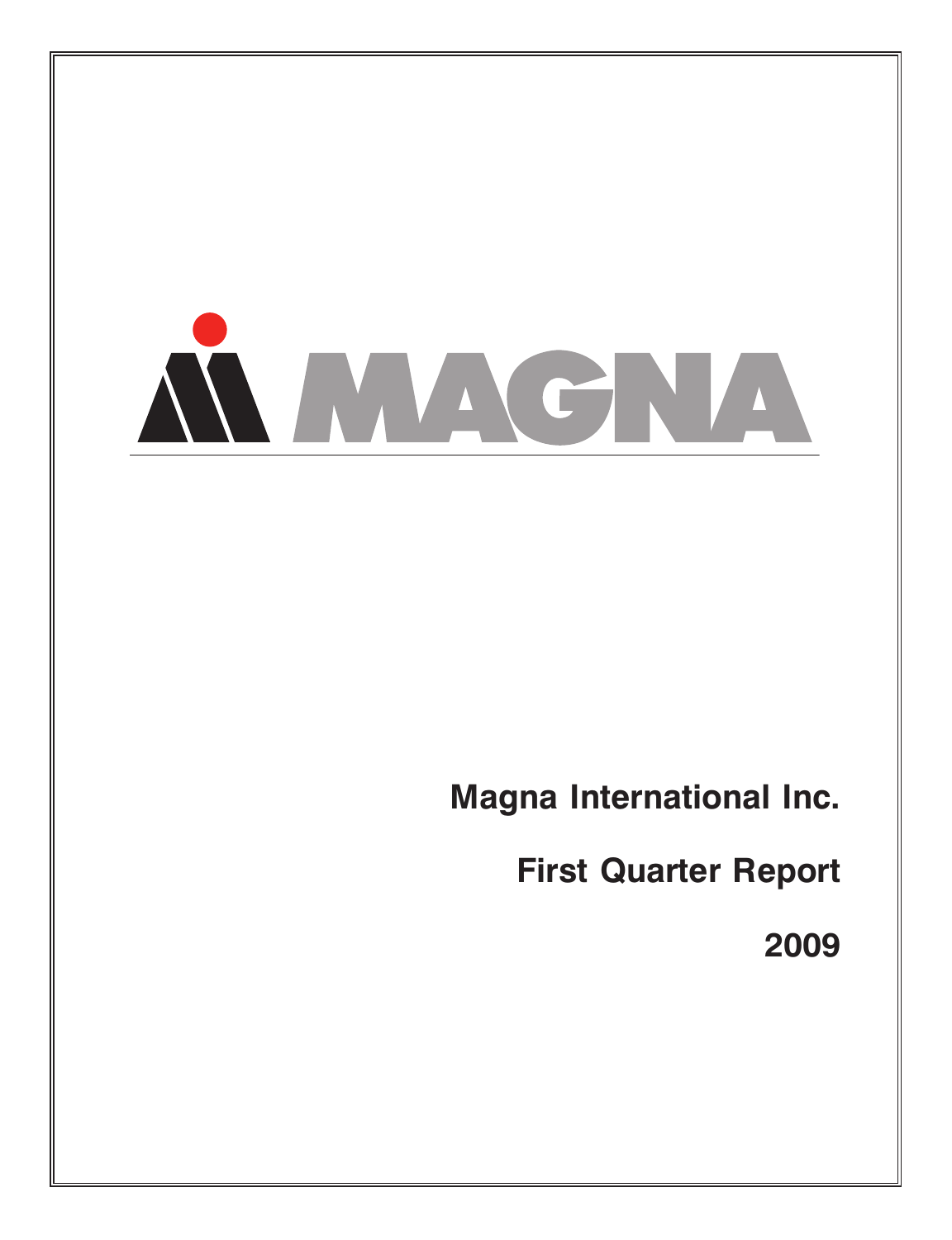# **MAGNA INTERNATIONAL INC. Management's Discussion and Analysis of Results of Operations and Financial Position**

All amounts in this Management's Discussion and Analysis of Results of Operations and Financial Position ("MD&A") are in U.S. dollars and all tabular amounts are in millions of U.S. dollars, except per share figures and average dollar content per vehicle, which are in U.S. dollars, unless otherwise noted. When we use the terms "we", "us", "our" or "Magna", we are referring to Magna International Inc. and its subsidiaries and jointly controlled entities, unless the context otherwise requires.

This MD&A should be read in conjunction with the unaudited interim consolidated financial statements for the three months ended March 31, 2009 included in this Press Release, and the audited consolidated financial statements and MD&A for the year ended December 31, 2008 included in our 2008 Annual Report to Shareholders. The unaudited interim consolidated financial statements for the three months ended March 31, 2009 have been prepared in accordance with Canadian generally accepted accounting principles ("GAAP") with respect to the preparation of interim financial information and the audited consolidated financial statements for the year ended December 31, 2008 have been prepared in accordance with Canadian GAAP.

This MD&A has been prepared as at May 5, 2009.

#### **OVERVIEW**

We are the most diversified global automotive supplier. We design, develop and manufacture technologically advanced automotive systems, assemblies, modules and components, and engineer and assemble complete vehicles, primarily for sale to original equipment manufacturers ("OEMs") of cars and light trucks. Our capabilities include the design, engineering, testing and manufacture of automotive interior systems; seating systems; closure systems; body and chassis systems; vision systems; electronic systems; exterior systems; powertrain systems; roof systems; as well as complete vehicle engineering and assembly. We follow a corporate policy of functional and operational decentralization, pursuant to which we conduct our operations through divisions, each of which is an autonomous business unit operating within pre-determined guidelines. As at March 31, 2009, we had 240 manufacturing divisions and 86 product development, engineering and sales centres in 25 countries.

Our operations are segmented on a geographic basis between North America, Europe and Rest of World (primarily Asia, South America and Africa). A Co-Chief Executive Officer heads management in each of our two primary markets, North America and Europe. The role of the North American and European management teams is to manage our interests to ensure a coordinated effort across our different capabilities. In addition to maintaining key customer, supplier and government contacts in their respective markets, our regional management teams centrally manage key aspects of our operations while permitting our divisions enough flexibility through our decentralized structure to foster an entrepreneurial environment.

## **HIGHLIGHTS**

The first quarter of 2009 was among the most difficult periods in the history of Magna due to exceptionally low production volumes at our customers. Vehicle production in North America and Europe declined 50% and 40%, respectively, both compared to the first quarter of 2008. Sequentially, first quarter 2009 vehicle production in North America and Europe declined 37% and 13%, respectively, from the fourth quarter of 2008.

The low North American production volumes are substantially attributable to weak sales and high dealer inventory levels, particularly in the U.S. In the fourth quarter of 2008, U.S. vehicle sales dropped to annualized rates not seen in more than 25 years, and there has been no recovery in these sales rates to date in 2009. European vehicle production declined at a slower pace, due in part to "scrappage" programs announced by certain European governments, including Germany, France, Italy and the United Kingdom. These programs generally provide financial incentives for consumers to replace older, less fuelefficient and typically higher polluting vehicles, with new vehicles, thereby stimulating vehicle sales. As a result, annualized European vehicle sales recovered somewhat in February and March from the low point in January 2009. Nevertheless, while Western European monthly vehicle sales rates have sequentially improved, they remain well below 2008 levels.

Our first quarter 2009 financial results reflect the challenging environment we are facing. Our total sales declined 46% in the first quarter of 2009, as compared to the first quarter of 2008, as a result of the significant declines in vehicle production in our two principal markets, along with a 63% decline in complete vehicle assembly sales, and declines in Rest of World sales and tooling and other sales. Operating income for the first quarter of 2009 decreased \$516 million, to a loss of \$230 million, from income of \$286 million in the first quarter of 2008.

Last week, Chrysler, our fourth largest customer based on 2008 consolidated sales, filed for bankruptcy protection in the United States. In the first quarter of 2009, consolidated sales to Chrysler represented approximately 11% of our consolidated total sales. While we have taken a number of protective steps in anticipation of Chrysler's filing, including participation in Canadian and U.S. supplier receivables protection programs, we are currently unable to fully assess the extent to which the Chrysler filing will impact our financial position and our operations.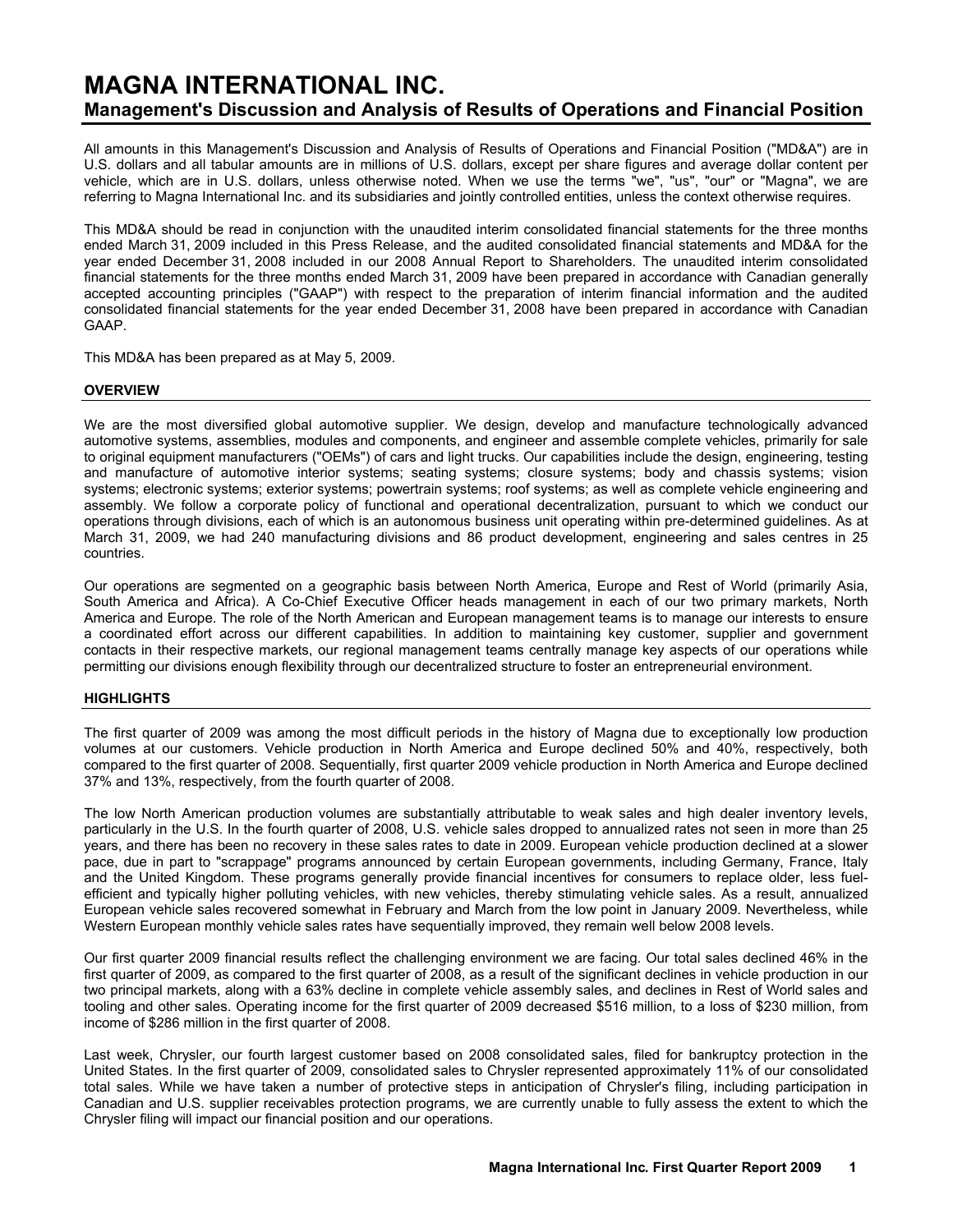In addition, General Motors, our largest customer, representing approximately 19% of our global sales in the first quarter of 2009, has received billions of dollars in government loans and is in need of further loans, has been given a mandate by the U.S. Government to restructure and present an acceptable plan for future viability by the end of this month. Depending on the U.S. Government's assessment of this plan, and other factors, General Motors may seek bankruptcy protection. We are unable to assess the extent to which General Motors' restructuring actions, including potentially filing for bankruptcy protection, would impact our financial position or our operations. However, since both Chrysler and General Motors are significant customers, their respective restructurings could have a material negative impact on our financial position and operations.

We have taken a number of actions to offset the vehicle production declines, and have initiated further cost-saving measures that we expect will benefit our financial results for the remainder of this year and continue into next year. However, General Motors and Chrysler have both recently announced extended shutdowns of certain of their assembly plants and significant production cuts at other plants over the coming months. As a result, our sales and earnings will continue to be negatively impacted in the short term.

This ongoing period of extremely low auto production in North America is expected to further reduce our cash resources. However, it will likely have a more severe impact on other suppliers whose financial condition is substantially worse than ours. This should provide us with further opportunities to gain additional business, either through acquisitions or takeover business, and position us for recovery when North American auto production returns to more sustainable levels.

#### **INDUSTRY TRENDS AND RISKS**

Our success is primarily dependent upon the levels of North American and European car and light truck production by our customers and the relative amount of content we have on their various vehicle programs. A number of other economic, industry and risk factors discussed in our Annual Information Form and Annual Report on Form 40-F, each in respect of the year ended December 31, 2008, also affect our success. The economic, industry and risk factors remain substantially unchanged in respect of the first quarter ended March 31, 2009, except that:

- On April 30, 2009, Chrysler LLC (including its U.S. subsidiaries) filed voluntary petitions under Chapter 11 of the U.S. Bankruptcy Code in U.S. Bankruptcy Court for the Southern District of New York. As of the date of this MD&A, Chrysler's Canadian, Mexican and other international operations are not part of any bankruptcy filing. Given the complexity of Chapter 11 proceedings, we cannot predict whether Chrysler can successfully restructure and emerge from bankruptcy protection quickly. In the event that Chrysler is not successful in restructuring under Chapter 11, its assets could be liquidated under Chapter 7 of the U.S. Bankruptcy Code. It is too early to determine the impact to Magna of Chrysler's bankruptcy filing.
- Chrysler anticipates its Chapter 11 restructuring process to be completed within a period of 30 to 60 days from the bankruptcy filing and has announced that most of its manufacturing operations will be temporarily idled during such restructuring period. Given the potential for a drawn-out bankruptcy process or a liquidation of Chrysler's assets, we cannot predict when normal production schedules will resume at Chrysler facilities or whether they will resume at all.
- The continuing impact of the global recession on the global automotive industry and the rejection of General Motor's Viability Plan by the U.S. Auto Task Force, together with the precedent of Chrysler's bankruptcy filing, have further elevated the risk of a bankruptcy filing by General Motors possibly by the end of May 2009.
- In light of current inventory levels and low demand for its automobiles, General Motors recently announced that it intends to schedule shutdowns of a significant portion of its assembly operations in North America during the second and third quarters of 2009. These shutdowns, combined with those at Chrysler during its restructuring, will further significantly reduce North American production volumes, which will adversely impact our operations and results for 2009.
- In response to recent customer risks, Magna is taking certain protective measures, including participation in the U.S. Automotive Supplier Support Program ("ASSP") recently implemented by the U.S. Treasury Department in respect of both Chrysler and General Motors, and the Accounts Receivable Insurance ("ARI") program sponsored by the Canadian Federal Government and administered by the Canadian Export Development Corporation. Magna's participation in the ASSP and ARI programs, and other actions taken by Magna and its subsidiaries, while significant to mitigate Magna's financial exposure to Chrysler and General Motors, will not provide full protection for Magna's Chrysler and General Motors receivables. It is too early to determine the extent to which Magna's receivables will be protected.
- As previously disclosed, we continue to review potential alternatives regarding the future of General Motors' European subsidiary Opel AG, including any role we may play in a potential transaction. Participation in any such transaction could be material, although the specific opportunities and risks would vary depending on the nature of such participation, if any.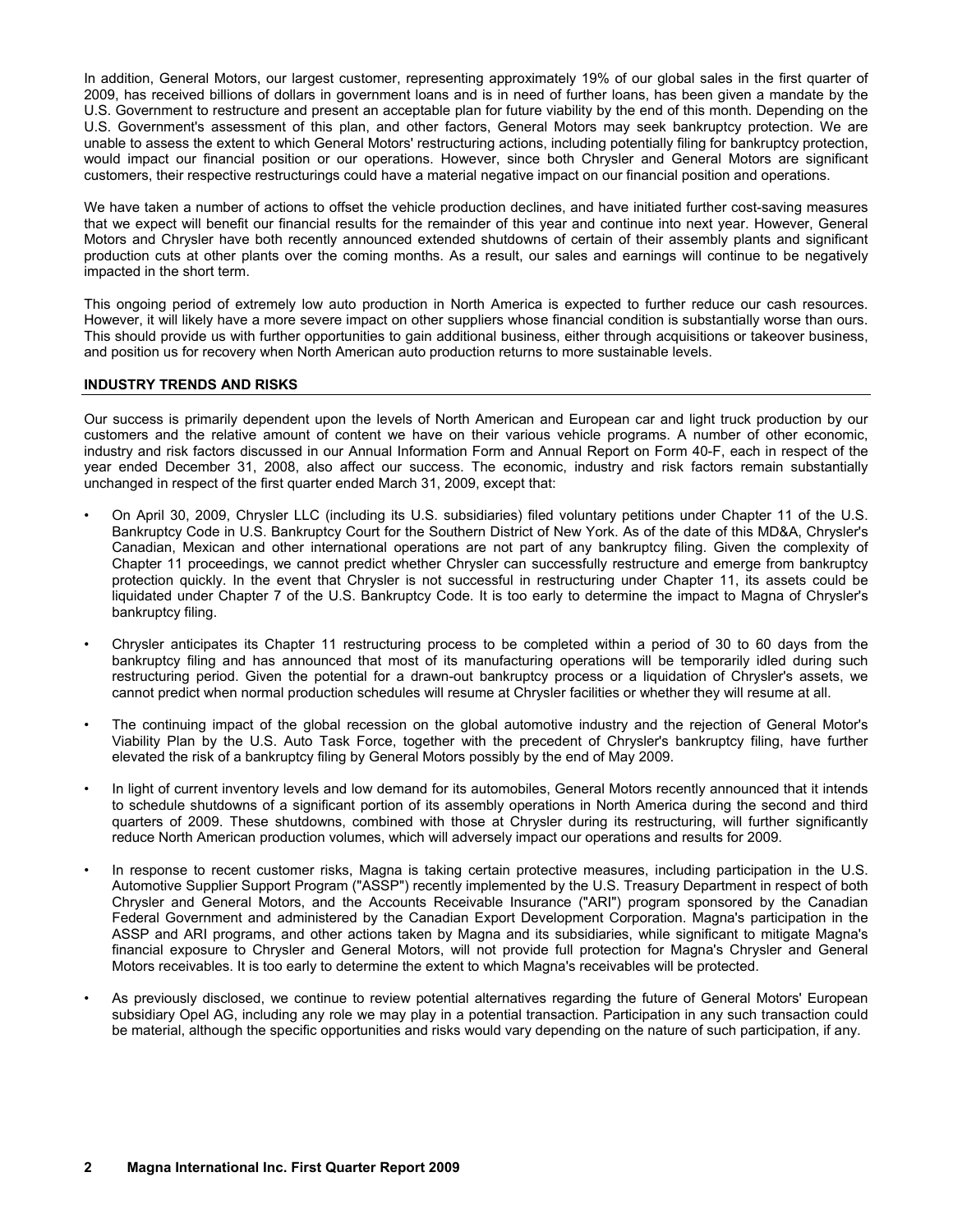#### **RESULTS OF OPERATIONS**

#### **Average Foreign Exchange**

|                                       | For the three months<br>ended March 31, |       |        |            |
|---------------------------------------|-----------------------------------------|-------|--------|------------|
|                                       | 2009                                    | 2008  | Change |            |
| 1 Canadian dollar equals U.S. dollars | 0.802                                   | 0.997 |        | <b>20%</b> |
| 1 euro equals U.S. dollars            | 1.302                                   | 1.499 |        | 13%        |
| 1 British pound equals U.S. dollars   | 1.434                                   | 1.979 |        | 28%        |

The preceding table reflects the average foreign exchange rates between the most common currencies in which we conduct business and our U.S. dollar reporting currency. The significant changes in these foreign exchange rates for the three months ended March 31, 2009 impacted the reported U.S. dollar amounts of our sales, expenses and income.

The results of operations whose functional currency is not the U.S. dollar are translated into U.S. dollars using the average exchange rates in the table above for the relevant period. Throughout this MD&A, reference is made to the impact of translation of foreign operations on reported U.S. dollar amounts where relevant.

Our results can also be affected by the impact of movements in exchange rates on foreign currency transactions (such as raw material purchases or sales denominated in foreign currencies). However, as a result of hedging programs employed by us, primarily in Canada, foreign currency transactions in the current period have not been fully impacted by movements in exchange rates. We record foreign currency transactions at the hedged rate where applicable.

Finally, holding gains and losses on foreign currency denominated monetary items, which are recorded in selling, general and administrative expenses, impact reported results.

|                                                                                                                                                              | For the three months<br>ended March 31, |                                     |          |                                       |           |                                 |
|--------------------------------------------------------------------------------------------------------------------------------------------------------------|-----------------------------------------|-------------------------------------|----------|---------------------------------------|-----------|---------------------------------|
|                                                                                                                                                              |                                         | 2009                                |          | 2008                                  |           | Change                          |
| <b>Vehicle Production Volumes (millions of units)</b><br>North America<br>Europe                                                                             |                                         | 1.728<br>2.537                      |          | 3.487<br>4.196                        |           | 50%<br>40%                      |
| <b>Average Dollar Content Per Vehicle</b><br>North America<br>Europe                                                                                         | \$<br>\$                                | 909<br>454                          | \$<br>\$ | 874<br>473                            | $\ddot{}$ | 4%<br>4%                        |
| <b>Sales</b><br><b>External Production</b><br>North America<br>Europe<br>Rest of World<br><b>Complete Vehicle Assembly</b><br>Tooling, Engineering and Other | \$                                      | 1,571<br>1,152<br>108<br>401<br>342 | \$       | 3,049<br>1,985<br>121<br>1,086<br>381 | -         | 48%<br>42%<br>11%<br>63%<br>10% |
| <b>Total Sales</b>                                                                                                                                           | \$                                      | 3,574                               | \$       | 6,622                                 |           | 46%                             |

### **External Production Sales - North America**

External production sales in North America decreased 48% or \$1.48 billion to \$1.57 billion for the first quarter of 2009 compared to \$3.05 billion for the first quarter of 2008. This decrease in production sales reflects a 50% decrease in North American vehicle production volumes as discussed in the "Highlights" section above partially offset by a 4% increase in our North American average dollar content per vehicle. More importantly, during the first quarter of 2009 our largest customers in North America continued to reduce vehicle production volumes compared to the first quarter of 2008. While North American vehicle production volumes declined 50% in the first quarter of 2009 compared to the first quarter of 2008, GM and Chrysler vehicle production declined 57% and 54%, respectively.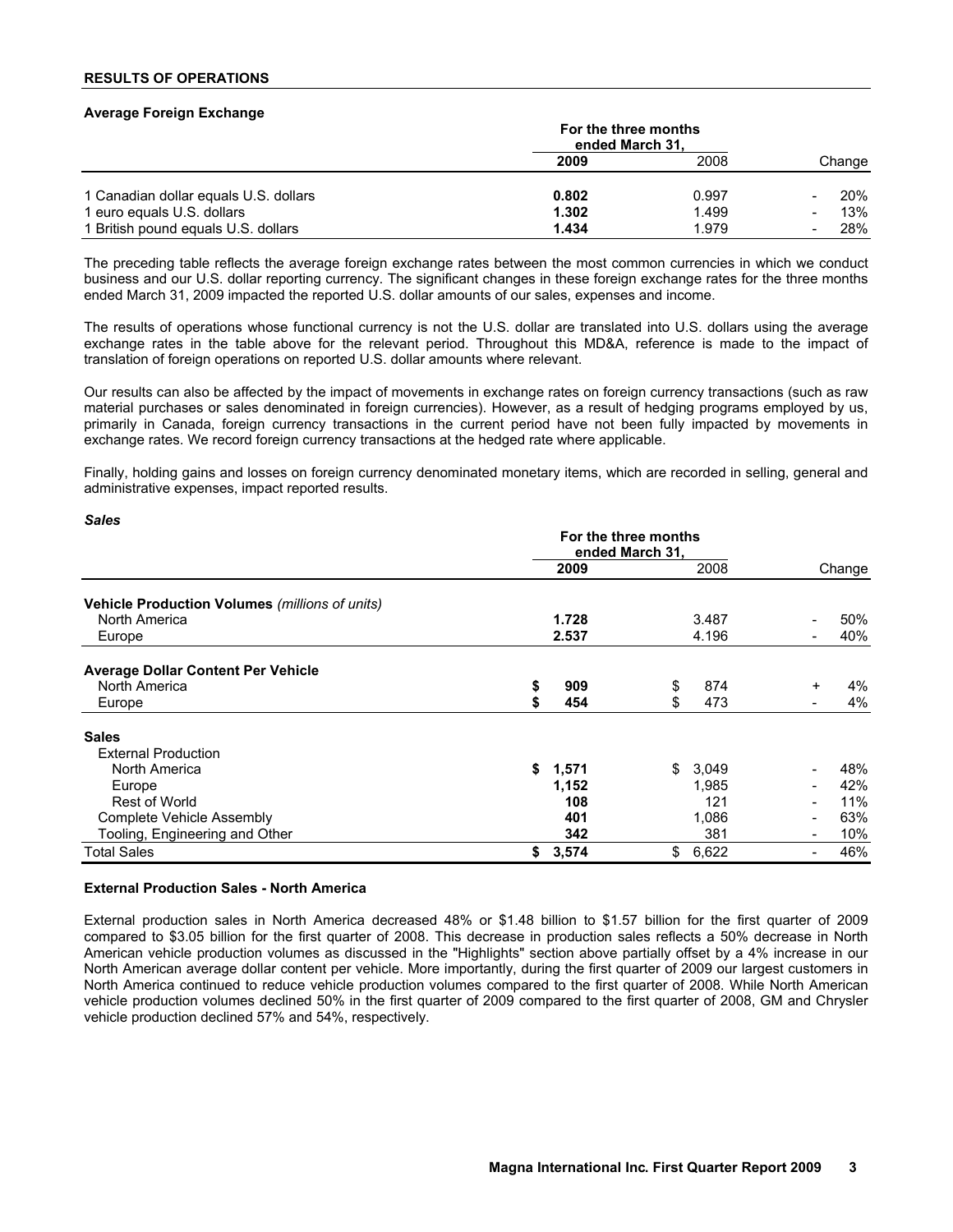Our average dollar content per vehicle grew by 4% or \$35 to \$909 for the first quarter of 2009 compared to \$874 for the first quarter of 2008 primarily as a result of:

- the launch of new programs during or subsequent to the first quarter of 2008, including:
	- the Ford F-Series:
	- the Dodge Ram;
	- the BMW X6/Hybrid;
	- the Ford Flex; and
	- the Dodge Challenger;
	- increased production and/or content on certain programs, including:
	- GM's full-sized pickups; and
	- the Ford Escape, Mercury Mariner and Mazda Tribute; and
	- acquisitions completed subsequent to the first quarter of 2008, including:
		- a substantial portion of Plastech Engineered Products Inc.'s ("Plastech") exteriors business; and
		- a stamping and sub-assembly facility in Birmingham, Alabama from Ogihara America Corporation ("Ogihara").

These factors were partially offset by:

- the impact of lower production and/or content on certain programs, including:
	- the Ford Edge and Lincoln MKX;
	- the Chevrolet Cobalt and Pontiac G5;
	- the Chevrolet Equinox, Pontiac Torrent and Suzuki XL7;
	- GM's full-sized SUV's;
	- the Ford Fusion, Mercury Milan and Lincoln MKZ;
	- the Chevrolet Impala; and
	- the Ford Explorer and Mercury Mountaineer;
- a decrease in reported U.S. dollar sales due to the weakening of the Canadian dollar against the U.S. dollar;
- programs that ended production during or subsequent to the first quarter of 2008, including:
	- the Chevrolet Trailblazer and GMC Envoy; and
	- the Dodge Durango and Chrysler Aspen; and
- customer price concessions subsequent to the first quarter of 2008.

# **External Production Sales - Europe**

External production sales in Europe decreased 42% or \$833 million to \$1.15 billion for the first quarter of 2009 compared to \$1.99 billion for the first quarter of 2008. This decrease in production sales reflects a 40% decrease in European vehicle production volumes as discussed in the "Highlights" section above combined with a 4% decrease in our European average dollar content per vehicle.

Our average dollar content per vehicle declined by 4% or \$19 to \$454 for the first quarter of 2009 compared to \$473 for the first quarter of 2008, primarily as a result of:

- a decrease in reported U.S. dollar sales due to the weakening of the euro and British pound, each against the U.S. dollar;
	- the impact of lower production and/or content on certain programs, including:
	- the BMW X3;
		- the Ford Transit; and
		- the Mercedes-Benz C-Class;
- the sale of certain facilities during or subsequent to the first quarter of 2008; and
- customer price concessions subsequent to the first quarter of 2008.

## These factors were partially offset by:

- the launch of new programs during or subsequent to the first quarter of 2008, including:
	- the Audi Q5;
	- the Volkswagen Golf; and
	- the Opel/Vauxhall Insignia; and
- increased production and/or content on certain programs, including:
	- the smart fortwo; and
	- the Volkswagen Tiguan.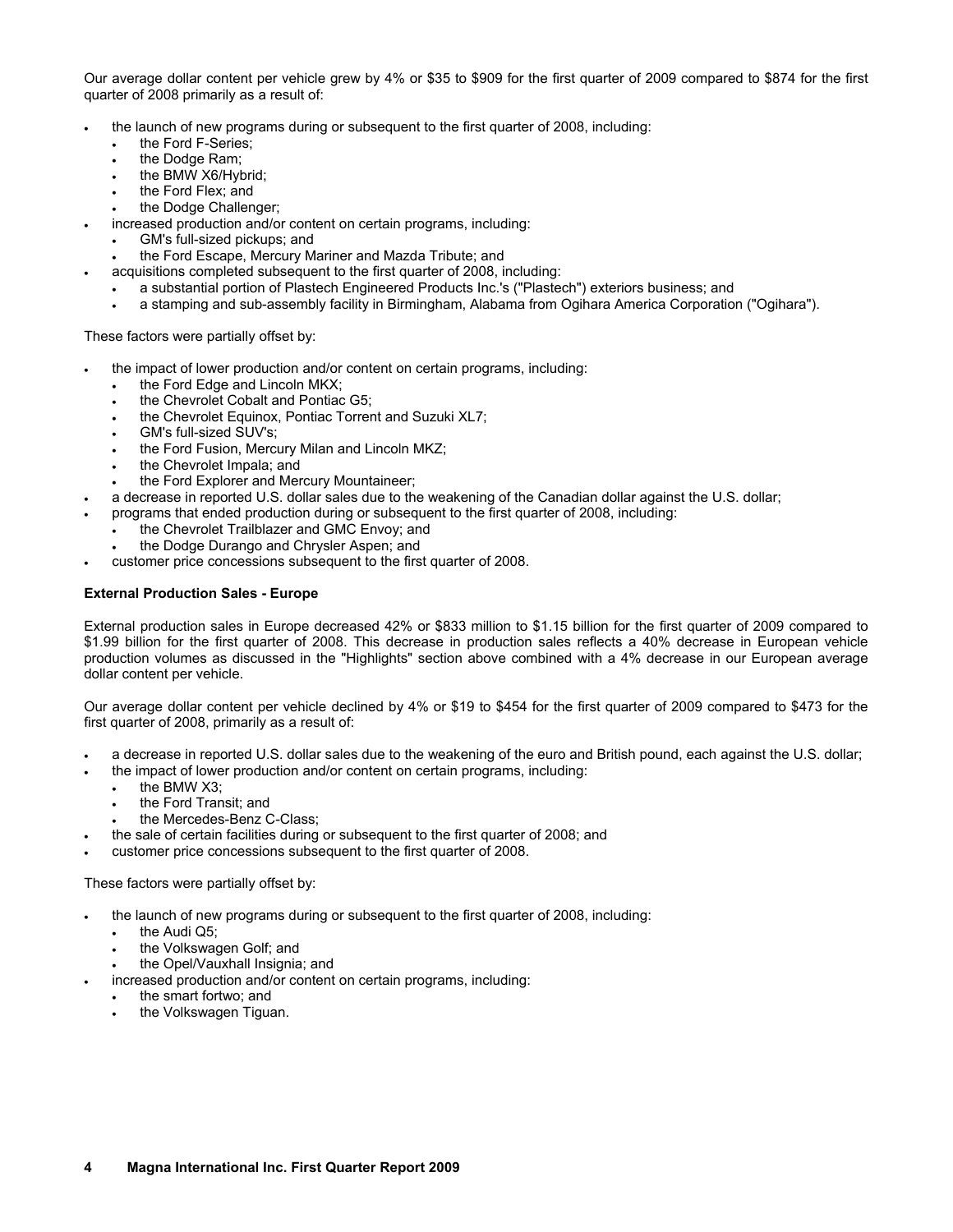#### **External Production Sales – Rest of World**

External production sales in Rest of World decreased 11% or \$13 million to \$108 million for the first quarter of 2009 compared to \$121 million for the first quarter of 2008. The decrease in production sales is primarily as a result of:

- a decrease in reported U.S. dollar sales as a result of the weakening of the Brazilian real, Korean Won and South African Rand, each against the U.S. dollar; and
- decreased production and/or content on certain programs, particularly in Korea.

These factors were partially offset by:

- the launch of new programs during or subsequent to the first quarter of 2008 in China;
- increased production and/or content on certain programs in Brazil and South Africa; and
- an increase in reported U.S. dollar sales as a result of the strengthening of the Chinese Renminbi against the U.S. dollar.

#### **Complete Vehicle Assembly Sales**

The terms of our various vehicle assembly contracts differ with respect to the ownership of components and supplies related to the assembly process and the method of determining the selling price to the OEM customer. Under certain contracts we are acting as principal and purchased components and systems in assembled vehicles are included in our inventory and cost of goods sold. These costs are reflected on a full-cost basis in the selling price of the final assembled vehicle to the OEM customer. Other contracts provide that third party components and systems are held on consignment by us, and the selling price to the OEM customer reflects a value-added assembly fee only.

Production levels of the various vehicles assembled by us have an impact on the level of our sales and profitability. In addition, the relative proportion of programs accounted for on a full-cost basis and programs accounted for on a value-added basis, also impacts our level of sales and operating margin percentage, but may not necessarily affect our overall level of profitability. Assuming no change in total vehicles assembled, a relative increase in the assembly of vehicles accounted for on a full-cost basis has the effect of increasing the level of total sales, however, because purchased components are included in cost of goods sold, profitability as a percentage of total sales is reduced. Conversely, a relative increase in the assembly of vehicles accounted for on a value-added basis has the effect of reducing the level of total sales and increasing profitability as a percentage of total sales.

|                                                  | For the three months<br>ended March 31. |             |        |
|--------------------------------------------------|-----------------------------------------|-------------|--------|
|                                                  | 2009                                    | 2008        | Change |
| <b>Complete Vehicle Assembly Sales</b>           | 401<br>S                                | \$<br>1.086 | 63%    |
| <b>Complete Vehicle Assembly Volumes (Units)</b> |                                         |             |        |
| Full-Costed:                                     |                                         |             |        |
| BMW X3, Mercedes-Benz G-Class, and               |                                         |             |        |
| Saab $93$ Convertible                            | 11,751                                  | 32.881      | 64%    |
| Value-Added:                                     |                                         |             |        |
| Jeep Grand Cherokee, Chrysler 300, and           |                                         |             |        |
| Jeep Commander                                   | 292                                     | 10.665      | 97%    |
|                                                  | 12.043                                  | 43.546      | 72%    |

Complete vehicle assembly sales decreased 63% or \$685 million to \$401 million for the first quarter of 2009 compared to \$1.1 billion for the first quarter of 2008 while assembly volumes decreased 72% or 31,503 units. In general, the decrease in complete vehicle assembly volumes is due to a combination of general industry conditions as discussed previously, and the natural decline in volumes as the models that we currently produce in our assembly facilities approach their scheduled end of production. Several new complete vehicle assembly programs have been awarded that are scheduled to launch at various times between 2010 and 2013.

In particular, the decrease in complete vehicle assembly sales is primarily as a result of:

- $\cdot$  a decrease in assembly volumes for the BMW X3, Saab 9<sup>3</sup> Convertible, Chrysler 300, Jeep Commander and Grand Cherokee; and
- a decrease in reported U.S. dollar sales due to the weakening of the euro against the U.S. dollar.

These factors were partially offset by higher assembly volumes for the Mercedes-Benz G-Class.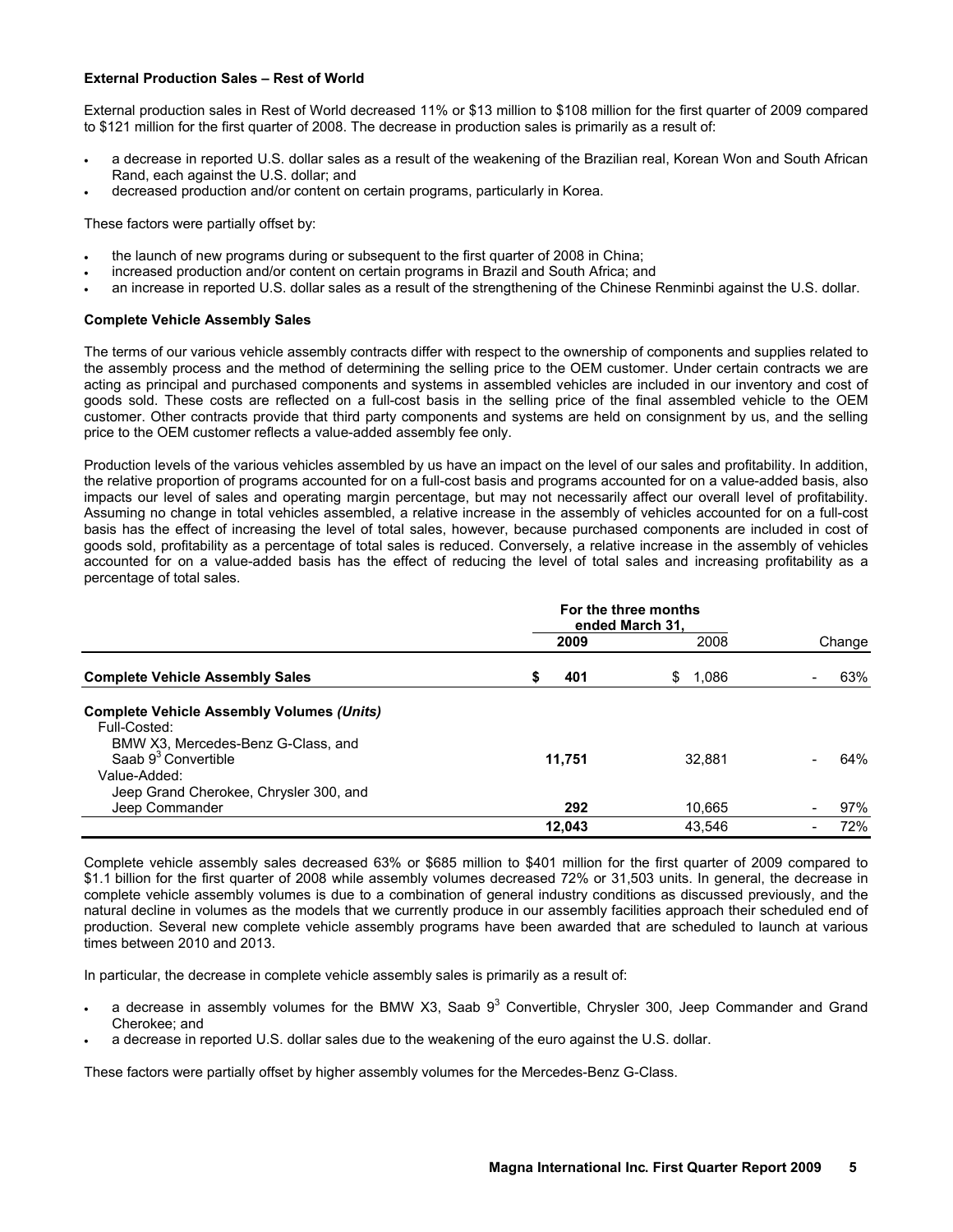#### **Tooling, Engineering and Other Sales**

Tooling, engineering and other sales decreased 10% or \$39 million to \$342 million for the first quarter of 2009 compared to \$381 million for the first quarter of 2008.

In the first quarter of 2009 the major programs for which we recorded tooling, engineering and other sales were:

- the Chevrolet Silverado;
- the MINI Crossman:
- the Cadillac SRX and Saab 9-4X;
- the Chevrolet Equinox and Suzuki XL7;
- the Porsche Panamera:
- the BMW X3:
- the Ford Taurus:
- the Hummer H3; and
- the Cadillac DTS and Cadillac CTS.

In the first quarter of 2008 the major programs for which we recorded tooling, engineering and other sales were:

- the BMW Z4, X3 and 1-Series;
- GM's full-size pickups;
- the Peugeot A58;
- the Landrover Freelander;
- the Audi A5:
- the Cadillac SRX and Saab 9-4X;
- the Dodge Grand Caravan and Chrysler Town & Country;
- the Ford F-Series; and
- the MINI Cooper.

In addition, tooling, engineering and other sales decreased as a result of the weakening of the euro and Canadian dollar, each against the U.S. dollar.

#### *Gross Margin*

Gross margin decreased \$594 million to \$244 million for the first quarter of 2009 compared to \$838 million for the first quarter of 2008 and gross margin as a percentage of total sales decreased to 6.8% for the first quarter of 2009 compared to 12.7% for the first quarter of 2008. The 5.9% decrease in gross margin as a percentage of total sales was substantially as a result of lower gross margin earned due to an unprecedented decline in vehicle production volumes. In addition, gross margin as a percentage of total sales was negatively impacted by:

- incremental costs associated with restructuring and downsizing activities, primarily in North America;
- additional supplier insolvency costs;
- amortization of deferred wage buydown assets at a powertrain systems facility in the United States; and
- customer price concessions subsequent to the first quarter of 2008.

These factors were partially offset by:

- a decrease in complete vehicle assembly sales which have a lower gross margin than our consolidated average;
- productivity and efficiency improvements at certain facilities;
- lower employee profit sharing:
- the decrease in tooling sales that earn low or no margins; and
- the benefit of restructuring and downsizing activities that were undertaken during or subsequent to the first quarter of 2008.

#### *Depreciation and Amortization*

Depreciation and amortization costs decreased 23% or \$50 million to \$169 million for the first quarter of 2009 compared to \$219 million for the first quarter of 2008. The decrease in depreciation and amortization was primarily as a result of:

- the write-down of certain assets subsequent to the first quarter of 2008, in particular at a powertrain facility in the United States and certain interiors and exteriors facilities in North America;
- a decrease in reported U.S. dollar depreciation and amortization due to the weakening of the Canadian dollar and euro, each against the U.S. dollar; and
- the sale or disposition of certain facilities subsequent to the first quarter of 2008.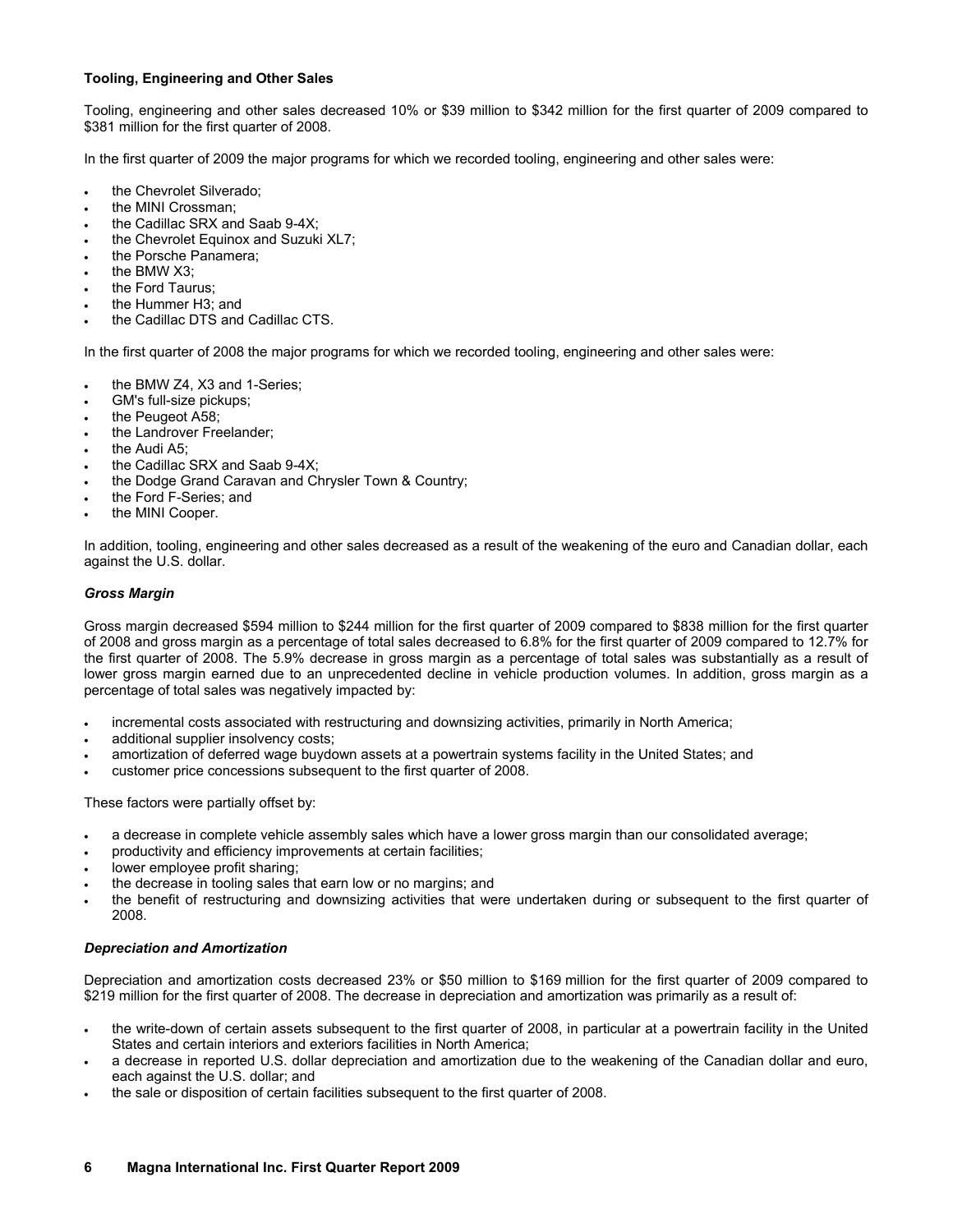## *Selling, General and Administrative ("SG&A")*

SG&A expense as a percentage of sales was 8.4% for the first quarter of 2009 compared to 5.4% for the first quarter of 2008. This increase was substantially due to the significant decrease in sales as a result of significantly lower vehicle production volumes. SG&A expense decreased 16% or \$57 million to \$302 million for the first quarter of 2009 compared to \$359 million for the first quarter of 2008. The decrease in SG&A expense was primarily as a result of:

- lower incentive compensation;
- reduced spending at certain facilities as a result of restructuring activities and downsizing that were initiated subsequent to the first quarter of 2008;
- a decrease in reported U.S. dollar SG&A expense due to the weakening of the Canadian dollar and euro, each against the U.S. dollar;
- management cost saving initiatives, including lower travel costs and consulting fees;
- a \$17 million write-down of our investment in asset-backed commercial paper ("ABCP") during the first quarter of 2008; and
- the sale or disposition of certain facilities during or subsequent to the first quarter of 2008.

These factors were partially offset by:

- \$9 million reduction of capital taxes in Canada recorded during the first quarter of 2008; and
- higher restructuring and downsizing costs.

# *Earnings (loss) before Interest and Taxes ("EBIT")(1)*

|                     | For the three months<br>ended March 31. |       |    |      |    |        |
|---------------------|-----------------------------------------|-------|----|------|----|--------|
|                     |                                         | 2009  |    | 2008 |    | Change |
| North America       |                                         | (89)  | \$ | 147  | S  | (236)  |
| Europe              |                                         | (119) |    | 119  |    | (238)  |
| Rest of World       |                                         | (1)   |    |      |    | (8)    |
| Corporate and Other |                                         | (18)  |    | (6)  |    | (12)   |
| <b>Total EBIT</b>   |                                         | (227) | Œ  | 267  | æ. | (494)  |

# **North America**

EBIT in North America decreased \$236 million to a loss of \$89 million for the first quarter of 2009 compared to earnings of \$147 million for the first quarter of 2008. The decrease in EBIT was substantially due to decreased margins earned on reduced sales as a result of significantly lower vehicle production volumes, in particular on many high content programs. In addition, the remaining decrease in earnings is primarily as a result of:

- incremental costs associated with restructuring and downsizing activities;
- additional supplier insolvency costs;
- amortization of deferred wage buydown assets at a powertrain systems facility in the United States;
- electric vehicle development costs; and
- customer price concessions subsequent to the first quarter of 2008.

These factors were partially offset by:

- lower affiliation fees paid to corporate;
- lower incentive compensation;
- the reduction of employee profit sharing to \$nil in the first quarter of 2009;
- the benefit of restructuring and downsizing activities that were undertaken during or subsequent to the first quarter of 2008; and
- incremental margin earned related to the acquisitions from Ogihara and Plastech.

*<sup>(1)</sup> EBIT is defined as income (loss) from operations before income taxes presented on our unaudited interim consolidated financial statements before net interest expense (income).*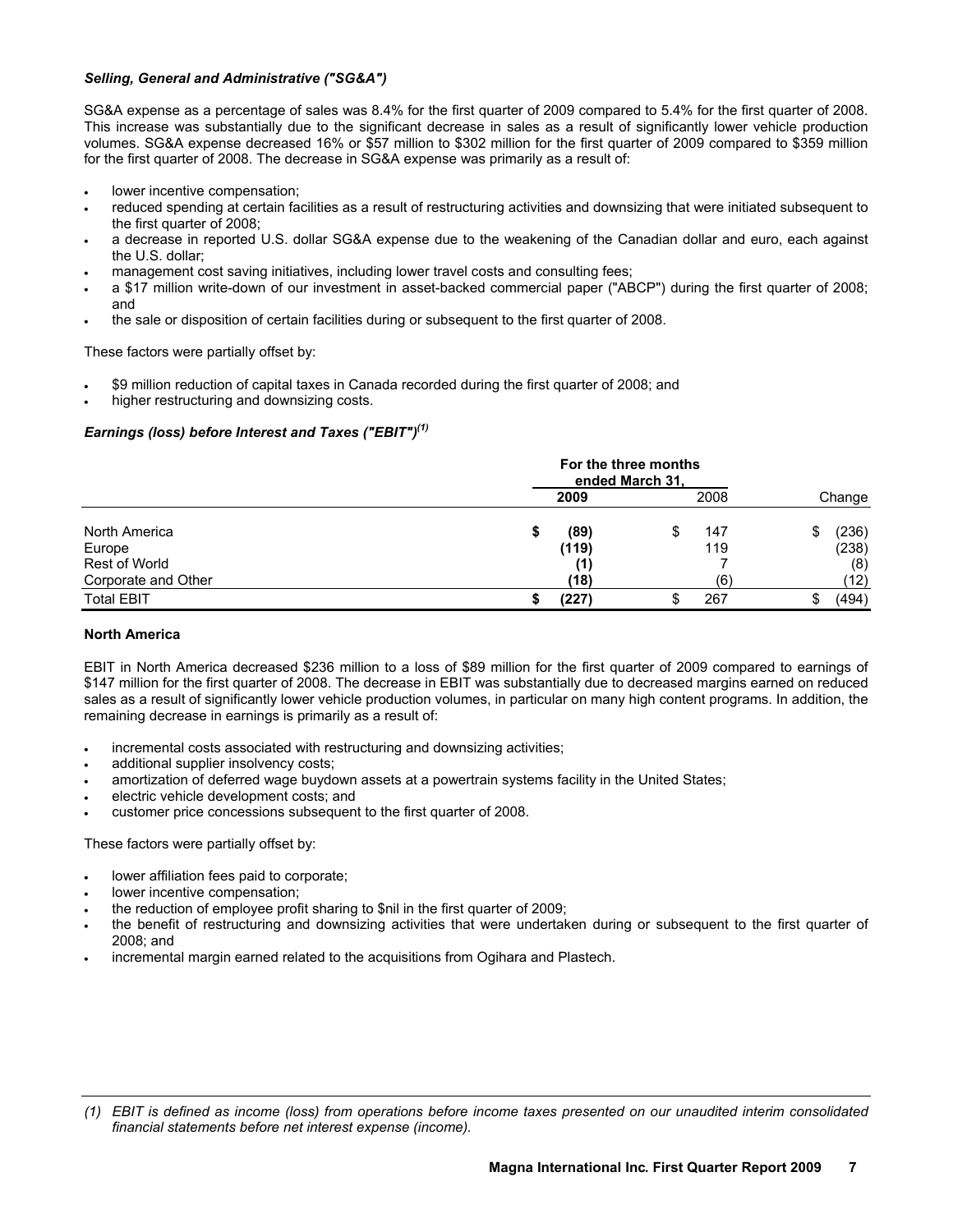# **Europe**

EBIT in Europe decreased \$238 million to a loss of \$119 million for the first quarter of 2009 compared to earnings of \$119 million for the first quarter of 2008. The decrease in EBIT was substantially due to decreased margins earned on reduced sales as a result of significantly lower production volumes, in particular on many high content programs. In addition, the remaining decrease in earnings is primarily as a result of:

- cost incurred at new facilities in Russia as we continue to pursue opportunities in this market;
- costs incurred in preparation for upcoming launches or for programs that have not fully ramped up production;
- incremental costs associated with downsizing activities; and
- customer price concessions subsequent to the first quarter of 2008.

These factors were partially offset by:

- the reduction of employee profit sharing to \$nil in the first quarter of 2009;
- lower affiliation fees paid to corporate; and
- lower incentive compensation.

#### **Rest of World**

Rest of World EBIT decreased \$8 million to a loss of \$1 million for the first quarter of 2009 compared to earnings of \$7 million for the first quarter of 2008 primarily as a result of:

- lower sales:
- operational inefficiencies at certain facilities; and
- cost incurred at new facilities, primarily in India.

#### **Corporate and Other**

Corporate and Other EBIT declined \$12 million to a loss of \$18 million for the first quarter of 2009 compared to a loss of \$6 million for the first quarter of 2008 primarily as a result of:

- a decrease in affiliation fees earned from our divisions; and
- a decrease in equity income earned.

These factors were partially offset by:

- a \$17 million write-down of our investment in ABCP during the first quarter of 2008;
- decreased executive compensation; and
- lower charitable and social contributions.

#### *Interest Expense (Income), net*

During the first quarter of 2009, we recorded net interest expense of \$3 million, compared to \$19 million of net interest income for the first quarter of 2008. The \$22 million decrease in net interest income is as a result of:

- a decrease in interest income earned on lower cash and cash equivalent balances; and
- a decrease in interest income earned due to lower interest rates.

These factors were partially offset by a reduction in interest expense on long-term debt due to the repayments of our senior unsecured notes related to the acquisition of New Venture Gear ("NVG").

## *Operating Income (Loss)*

Operating income decreased \$516 million to a loss of \$230 million for the first quarter of 2009 compared to earnings of \$286 million for the first quarter of 2008. The decrease in operating income is the result of the decrease in EBIT and the decrease in net interest income earned, both as discussed above.

#### *Income Taxes*

Our effective income tax rate on operating income (excluding equity income) decreased to 13.0% for the first quarter of 2009 compared to 28.3% for the first quarter of 2008. The decrease in the effective income tax rate is primarily as a result of an increase in losses not benefited, primarily at our facilities in the United States and Germany.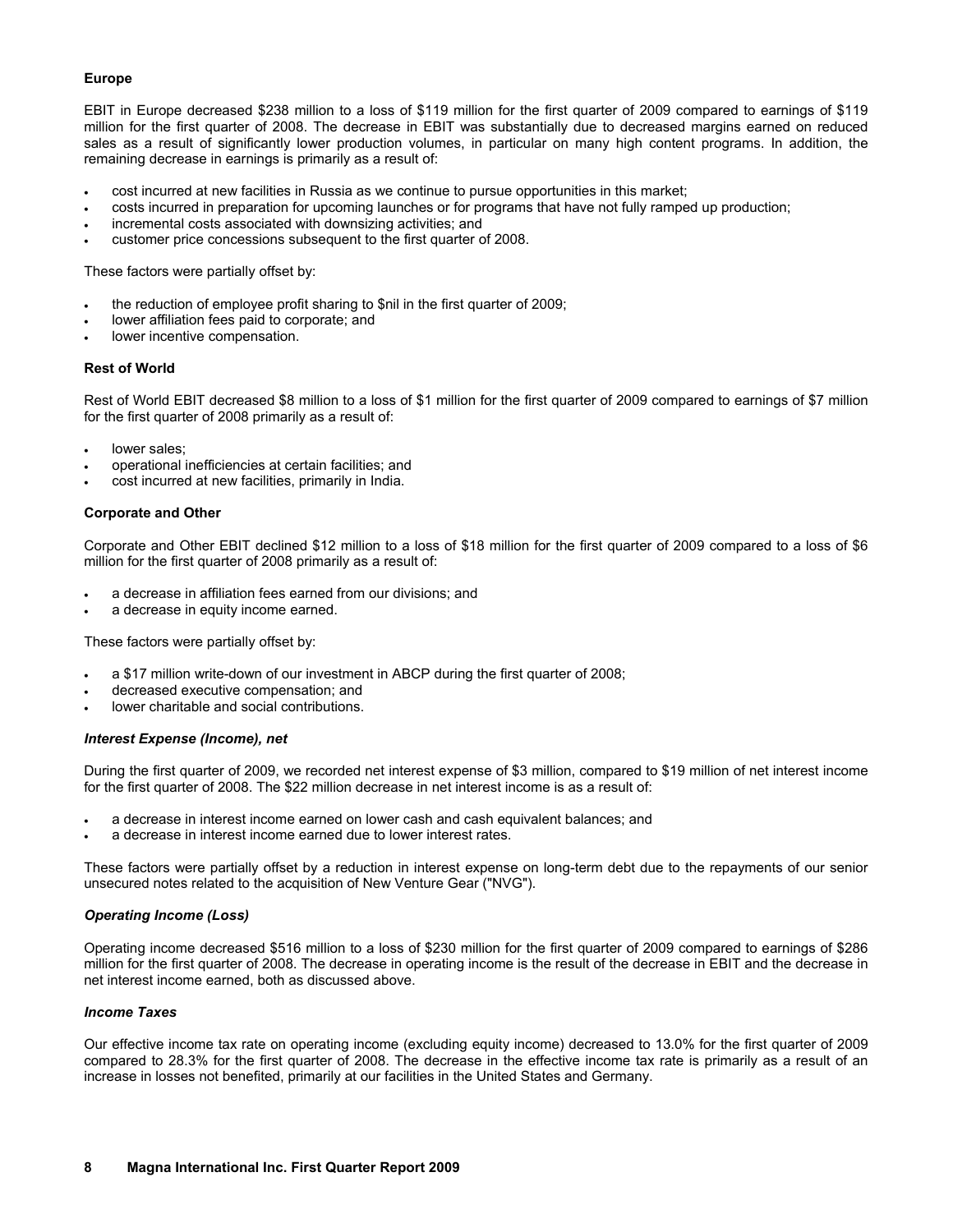#### *Net Income (Loss)*

Net income decreased \$407 million to a net loss of \$200 million for the first quarter of 2009 compared to net income of \$207 million for the first quarter of 2008. This decrease in net income is the result of the decrease in operating income partially offset by lower income taxes, both as discussed above.

### *Earnings (Loss) per Share*

|                                                                 | For the three months<br>ended March 31, |        |  |       |    |        |
|-----------------------------------------------------------------|-----------------------------------------|--------|--|-------|----|--------|
|                                                                 |                                         | 2009   |  | 2008  |    | Change |
| Earnings (loss) per Class A Subordinate Voting or Class B Share |                                         |        |  |       |    |        |
| Basic                                                           | S.                                      | (1.79) |  | 1.80  | S  | (3.59) |
| <b>Diluted</b>                                                  | S.                                      | (1.79) |  | 1.78  | \$ | (3.57) |
| Average number of Class A Subordinate Voting and Class B        |                                         |        |  |       |    |        |
| Shares outstanding (millions)                                   |                                         |        |  |       |    |        |
| Basic                                                           |                                         | 111.7  |  | 114.8 |    | 3%     |
| <b>Diluted</b>                                                  |                                         | 111.7  |  | 117.2 |    | 5%     |

Diluted earnings per share decreased \$3.57 to a loss of \$1.79 for the first quarter of 2009 compared to earnings of \$1.78 for the first quarter of 2008. The decrease in diluted earnings per share is the result of a decrease in net income combined with a decrease in the weighted average number of diluted shares outstanding during the quarter.

The decrease in the weighted average number of diluted shares outstanding was primarily due to the repurchase and cancellation of Class A Subordinate Voting Shares subsequent to the first quarter of 2008 under the terms of our ongoing Normal Course Issuer Bid and to a reduction in the number of diluted shares associated with debentures and stock options since such shares were anti-dilutive in the first quarter of 2009.

#### **FINANCIAL CONDITION, LIQUIDITY AND CAPITAL RESOURCES**

#### *Cash Flow from Operations*

|                                                      | For the three months<br>ended March 31. |       |  |            |  |        |
|------------------------------------------------------|-----------------------------------------|-------|--|------------|--|--------|
|                                                      |                                         | 2009  |  | 2008       |  | Change |
| Net (loss) income                                    |                                         | (200) |  | 207        |  |        |
| Items not involving current cash flows               |                                         | 209   |  | 235<br>442 |  | (433)  |
| Changes in non-cash operating assets and liabilities |                                         | (52)  |  | (218)      |  |        |
| Cash (used for) provided from operating activities   |                                         | (43)  |  | 224        |  | (267)  |

Cash flow from operations before changes in non-cash operating assets and liabilities decreased \$433 million to \$9 million for the first quarter of 2009 compared to \$442 million for the first quarter of 2008. The decrease in cash flow from operations was due to a \$407 million decrease in net income, as discussed above, and a \$26 million decrease in items not involving current cash flows. Items not involving current cash flows are comprised of the following:

|                                                             | For the three months<br>ended March 31, |      |  |      |
|-------------------------------------------------------------|-----------------------------------------|------|--|------|
|                                                             |                                         | 2009 |  | 2008 |
| Depreciation and amortization                               |                                         | 169  |  | 219  |
| Amortization of other assets included in cost of goods sold |                                         | 20   |  | 17   |
| Other non-cash charges                                      |                                         | 12   |  | 29   |
| Amortization of employee wage buydown                       |                                         | 6    |  |      |
| Future income taxes and non-cash portion of current taxes   |                                         |      |  | (23) |
| Equity income                                               |                                         |      |  |      |
| Items not involving current cash flows                      |                                         | 209  |  | 235  |

The \$17 million change in other non-cash charges is primarily the result of the \$17 million impairment recorded in the first quarter of 2008 related to our investments in ABCP.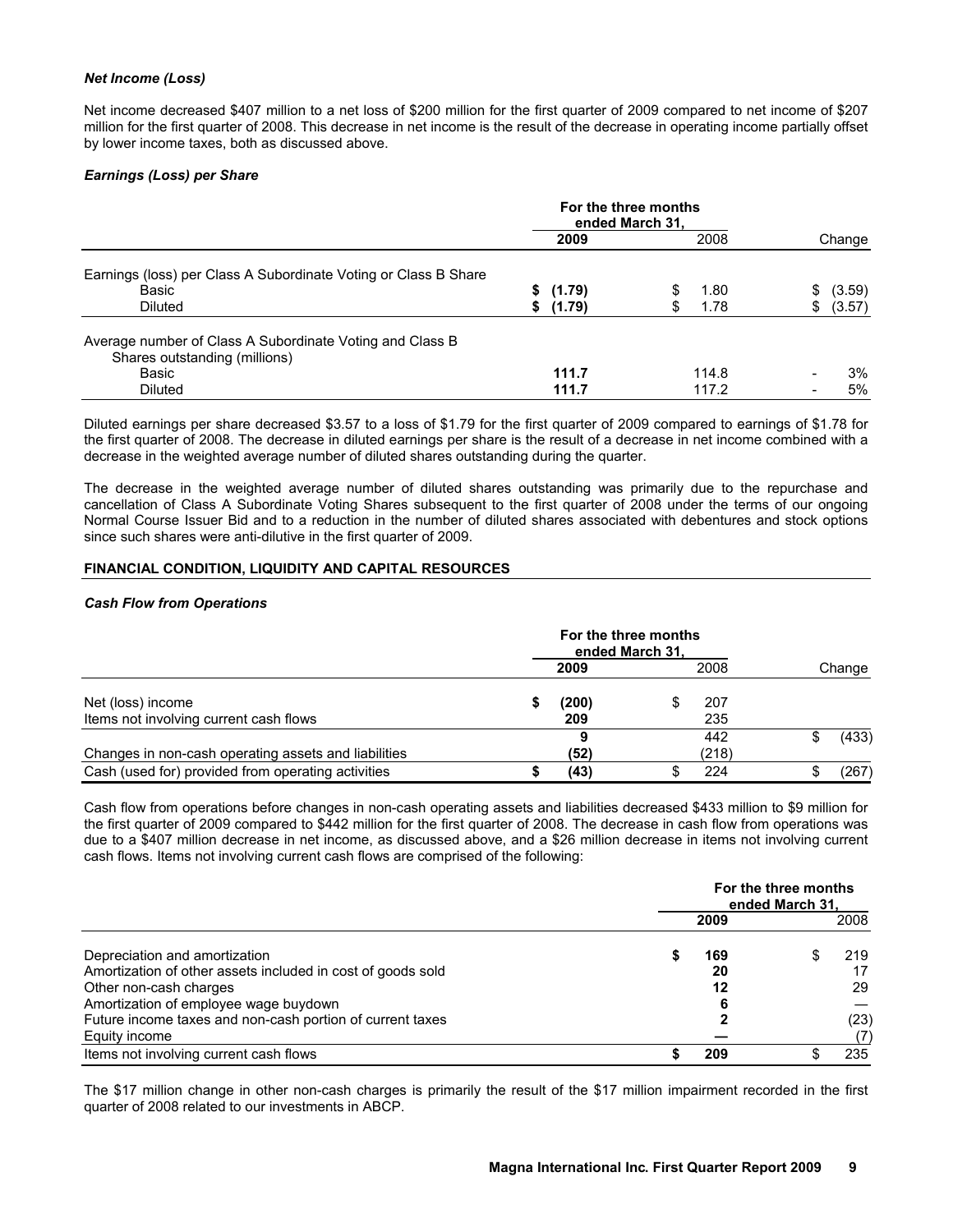Cash invested in non-cash operating assets and liabilities amounted to \$52 million for the first quarter of 2009 compared to \$218 million for the first quarter of 2008. The change in non-cash operating assets and liabilities is comprised of the following sources (and uses) of cash:

|                                                      | For the three months<br>ended March 31. |     |       |  |
|------------------------------------------------------|-----------------------------------------|-----|-------|--|
|                                                      | 2009                                    |     | 2008  |  |
| Accounts receivable                                  | 234<br>S                                |     | (413) |  |
| Inventories                                          | 36                                      |     | (50)  |  |
| Income taxes receivable                              | (63)                                    |     | (129) |  |
| Prepaid expenses and other                           | (2)                                     |     | (1)   |  |
| Accounts payable                                     | (273)                                   |     | 266   |  |
| Accrued salaries and wages                           | 29                                      |     |       |  |
| Other accrued liabilities                            | (7)                                     |     | 40    |  |
| Deferred revenue                                     |                                         | (6) | (8)   |  |
| Changes in non-cash operating assets and liabilities | (52)                                    |     | (218) |  |

The decrease in accounts receivable, inventory and accounts payable in the first quarter of 2009 was primarily due to the reduction in production activities related to the general downturn in the automotive sector. The increase in income taxes receivable was primarily due to losses that can be carried back to prior years in Canada and higher instalments in Mexico.

#### *Capital and Investment Spending*

|                                                                                  | For the three months<br>ended March 31, |              |  |               |        |
|----------------------------------------------------------------------------------|-----------------------------------------|--------------|--|---------------|--------|
|                                                                                  |                                         | 2009         |  | 2008          | Change |
| Fixed asset additions<br>Investments and other assets                            |                                         | (96)<br>(22) |  | (128)<br>(32) |        |
| Fixed assets, investments and other assets additions<br>Purchase of subsidiaries |                                         | (118)        |  | (160)<br>(8)  |        |
| Proceeds from disposition<br>Cash used for investing activities                  |                                         | (114)        |  | 6<br>(162)    | 48     |

#### **Fixed assets, investments and other assets additions**

In the first quarter of 2009, we invested \$96 million in fixed assets. While investments were made to refurbish or replace assets consumed in the normal course of business and for productivity improvements, a large portion of the investment in the first quarter of 2009 was for manufacturing equipment for programs that will be launching subsequent to the first quarter of 2009.

In the first quarter of 2009, we invested \$22 million in other assets related primarily to fully reimbursable planning and engineering costs at our complete vehicle engineering and assembly operations and our roof systems operations for programs that will be launching subsequent to the first quarter of 2009.

#### **Purchase of subsidiaries**

During the first quarter of 2008, we acquired two small electronics facilities for cash consideration of \$8 million.

#### **Proceeds from disposition**

Proceeds from disposal in the first quarter of 2009 and 2008 were \$4 million and \$6 million, respectively, which represent normal course fixed and other asset disposals.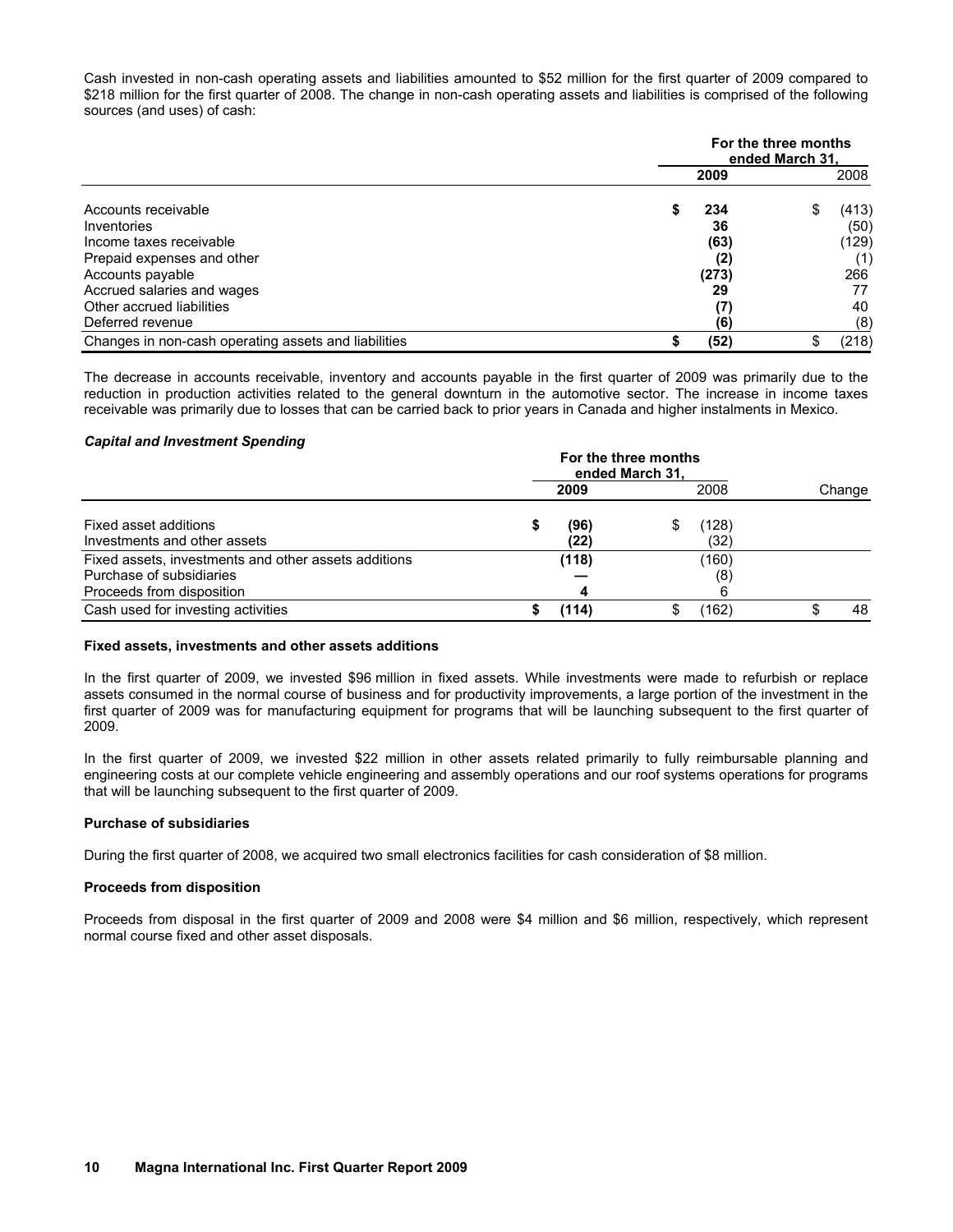# *Financing*

|                                                 | For the three months<br>ended March 31. |       |    |       |        |
|-------------------------------------------------|-----------------------------------------|-------|----|-------|--------|
|                                                 |                                         | 2009  |    | 2008  | Change |
| Decrease in bank indebtedness                   |                                         | (762) | \$ | (9)   |        |
| Repayments of debt                              |                                         | (5)   |    | (67)  |        |
| Issues of debt                                  |                                         |       |    |       |        |
| Repurchase of Class A Subordinate Voting Shares |                                         |       |    | (113) |        |
| Cash dividends paid                             |                                         | (21)  |    | (41)  |        |
| Cash used for financing activities              |                                         | (787) |    | (228) | (559)  |

In December 2008, in response to the uncertainty related to the financial viability of some of our key customers in North America, we drew down on our term and operating lines of credit. In February and March 2009, as the situation facing some of our key customers became clearer, we repaid \$767 million of the outstanding lines of credit.

The repayments of debt in the first quarter of 2008 include the repayment of the fourth series of senior unsecured notes issued in connection with the NVG acquisition. The final series of senior unsecured notes was repaid in the fourth quarter of 2008.

During the first quarter of 2008, we purchased 1.6 million Class A Subordinate Voting Shares for an aggregate purchase price of \$113 million under a normal course issuer bid.

Cash dividends paid per Class A Subordinate Voting or Class B Share were \$0.18 for the first quarter of 2009 compared to \$0.36 for the first quarter of 2008.

## *Financing Resources*

|                                    |             | As at<br>March 31,<br>2009 |    | As at<br>December 31,<br>2008 | Change     |
|------------------------------------|-------------|----------------------------|----|-------------------------------|------------|
| <b>Liabilities</b>                 |             |                            |    |                               |            |
| <b>Bank indebtedness</b>           | S           | 124                        | \$ | 909                           |            |
| Long-term debt due within one year | 232         |                            |    | 157                           |            |
| Long-term debt                     |             | 54                         |    | 143                           |            |
|                                    | 410         |                            |    | 1,209                         |            |
| <b>Shareholders' equity</b>        | 7,047       |                            |    | 7,363                         |            |
| <b>Total capitalization</b>        | 7,457<br>S. |                            | \$ | 8,572                         | \$(1, 115) |

Total capitalization decreased by \$1.1 billion to \$7.5 billion at March 31, 2009 compared to \$8.6 billion at December 31, 2008. The decrease in capitalization was a result of an \$0.8 billion decrease in liabilities and a \$0.3 billion decrease in shareholders' equity.

The decrease in liabilities is primarily as a result of the repayment of the outstanding lines of credit in February and March 2009 as discussed in the "Financing" section above.

The decrease in shareholders' equity was primarily as a result of:

- net loss incurred during the first quarter of 2009 (as discussed above), partially offset by the reclassification of net losses on cash flow hedges from accumulated other comprehensive income to net loss;
- a \$135 million decrease in accumulated net realized and unrealized gains on translation of net investment in foreign operations, primarily as a result of the weakening of the Canadian dollar and euro, each against the U.S. dollar between December 31, 2008 and March 31, 2009; and
- dividends paid during the first quarter of 2009.

## *Cash Resources*

During the first quarter of 2009, our cash resources decreased by \$1.0 billion to \$1.7 billion primarily as a result of the repayment of \$0.8 billion on our outstanding lines of credit in February and March 2009 as discussed above. In addition to our cash resources, our term and operating lines of credit remained unchanged from December 2008, totalling \$2.0 billion. The unused and available portion of our lines of credit increased \$0.8 billion to \$1.8 billion during the first quarter of 2009 due to the repayment on our operating lines.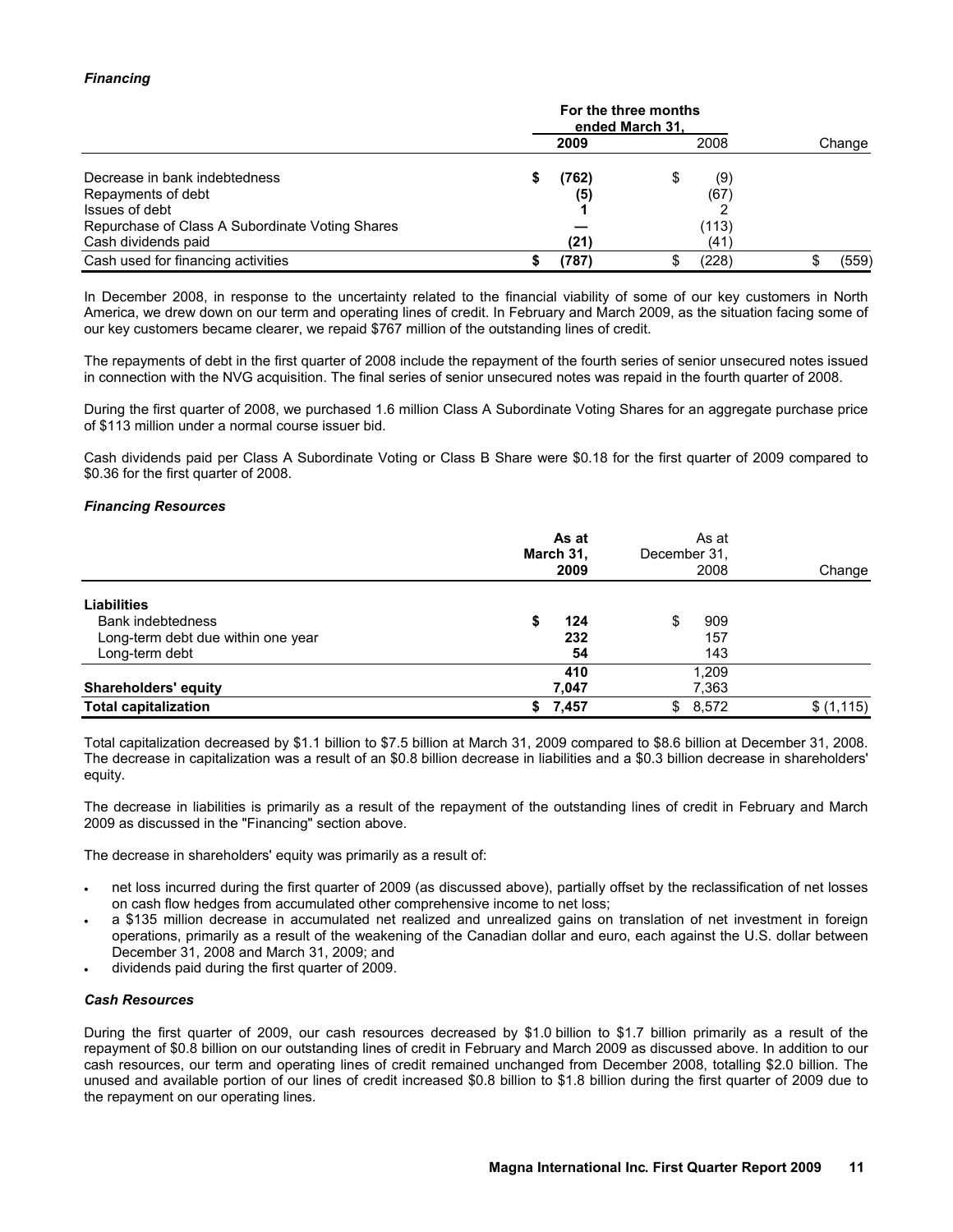#### *Maximum Number of Shares Issuable*

The following table presents the maximum number of shares that would be outstanding if all of the outstanding options and Subordinated Debentures issued and outstanding at May 4, 2009 were exercised or converted:

| Class A Subordinate Voting and Class B Shares | 112.613.071 |
|-----------------------------------------------|-------------|
| Subordinated Debentures <sup>(1)</sup>        | 1.096.589   |
| Stock options <sup>(ii)</sup>                 | 3.820.060   |
|                                               | 117.529.720 |

*(i) The above amounts include shares issuable if the holders of the 6.5% Convertible Subordinated Debentures exercise their conversion option but exclude Class A Subordinate Voting Shares issuable, only at our option, to settle interest and principal related to the 6.5% Convertible Subordinated Debentures on redemption or maturity. The number of Class A Subordinate Voting Shares issuable at our option is dependent on the trading price of Class A Subordinate Voting Shares at the time we elect to settle the 6.5% Convertible Subordinated Debenture interest and principal with shares.* 

 *The above amounts also exclude Class A Subordinate Voting Shares issuable, only at our option, to settle the 7.08% Subordinated Debentures on redemption or maturity. The number of shares issuable is dependent on the trading price of Class A Subordinate Voting Shares at redemption or maturity of the 7.08% Subordinated Debentures.* 

*(ii) Options to purchase Class A Subordinate Voting Shares are exercisable by the holder in accordance with the vesting provisions and upon payment of the exercise price as may be determined from time to time pursuant to our stock option plans.* 

#### *Contractual Obligations and Off-Balance Sheet Financing*

There have been no material changes with respect to the contractual obligations requiring annual payments during the first quarter of 2009 that are outside the ordinary course of our business. Refer to our MD&A included in our 2008 Annual Report.

Long-term receivables in other assets are reflected net of outstanding borrowings from a finance subsidiary of Saab for \$13 million since we have the legal right of set-off of our long-term receivable from Saab against such borrowings and we intend to settle the related amounts simultaneously.

#### **RELATED PARTIES**

As at March 5, 2009, we were owed approximately Cdn\$1.9 million from MEC (the ''MEC Receivable'') in respect of head office rent and other shared services. On March 5, 2009, MEC and certain of its subsidiaries filed voluntary petitions for bankruptcy protection under Chapter 11 of the U.S. Bankruptcy Code and obtained recognition of the Chapter 11 proceedings from the Ontario Superior Court of Justice. The MEC Receivable is an unsecured obligation of MEC and we have recorded a reserve for doubtful accounts against the entire amount of this receivable.

During the first quarter of 2009, we entered into an agreement to purchase approximately 100 acres of real estate located in Austria from MEC for \$6.0 million [€4.6 million]. The transaction was reviewed by the Corporate Governance and Compensation Committee and approved by the independent members of Magna's Board of Directors following the unanimous recommendation of the Corporate Governance and Compensation Committee. The transaction closed on April 28, 2009.

### **COMMITMENTS AND CONTINGENCIES**

From time to time, we may be contingently liable for litigation and other claims.

Refer to note 24 of our 2008 audited consolidated financial statements, which describes these claims.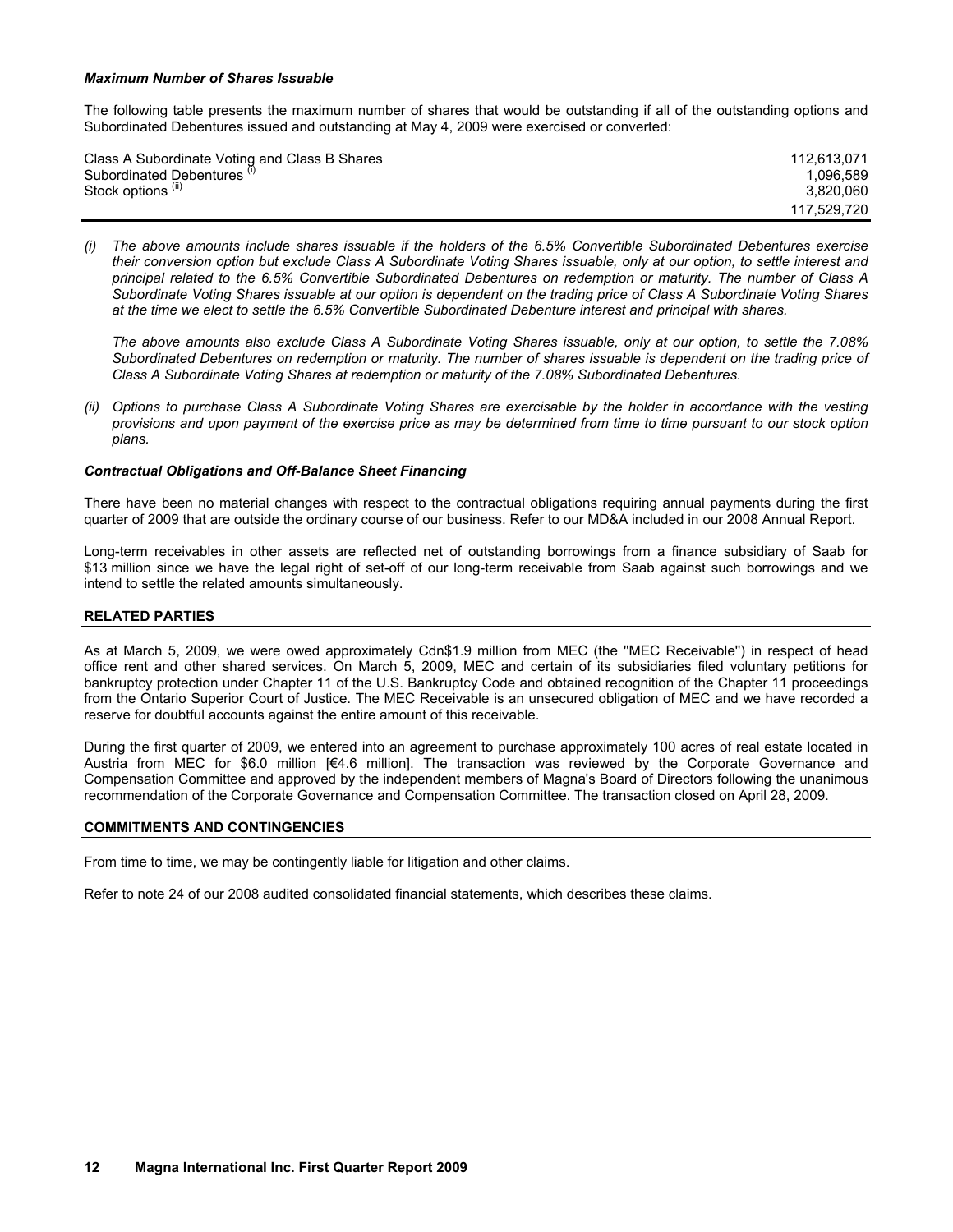#### **CONTROLS AND PROCEDURES**

There have been no changes in our internal controls over financial reporting that occurred during the three months ended March 31, 2009 that have materially affected, or are reasonably likely to materially affect, our internal control over financial reporting.

### **FORWARD-LOOKING STATEMENTS**

The previous discussion may contain statements that, to the extent that they are not recitations of historical fact, constitute "forward-looking statements" within the meaning of applicable securities legislation. Forward-looking statements may include financial and other projections, as well as statements regarding our future plans, objectives or economic performance, or the assumptions underlying any of the foregoing. We use words such as "may", "would", "could", "will", "likely", "expect", "anticipate", "believe", "intend", "plan", "forecast", "project", "estimate" and similar expressions to identify forward-looking statements. Any such forward-looking statements are based on assumptions and analyses made by us in light of our experience and our perception of historical trends, current conditions and expected future developments, as well as other factors we believe are appropriate in the circumstances. However, whether actual results and developments will conform with our expectations and predictions is subject to a number of risks, assumptions and uncertainties, including, without limitation: the potential for an extended global recession, including its impact on our liquidity; declining production volumes and sales levels; the impact of government financial intervention in the automotive industry; restructuring of the global automotive industry, including the bankruptcy of Chrysler and the risk of the bankruptcy of other customers; the financial distress of some of our suppliers and the risk of their insolvency, bankruptcy or financial restructuring; restructuring and/or downsizing costs related to the rationalization of some of our operations; impairment charges; shifts in technology; our ability to successfully grow our sales to non-traditional customers; a reduction in the production volumes of certain vehicles, such as certain light trucks; our dependence on outsourcing by our customers; risks of conducting business in foreign countries, including Russia, India and China; our ability to quickly shift our manufacturing footprint to take advantage of lower cost manufacturing opportunities; the termination or non-renewal by our customers of any material contracts; disruptions in the capital and credit markets; fluctuations in relative currency values; our ability to successfully identify, complete and integrate acquisitions; our ability to offset price concessions demanded by our customers; the continued exertion of pricing pressures by our customers; warranty and recall costs; product liability claims in excess of our insurance coverage; changes in our mix of earnings between jurisdictions with lower tax rates and those with higher tax rates, as well as our ability to fully benefit tax losses; other potential tax exposures; legal claims against us; work stoppages and labour relations disputes; changes in laws and governmental regulations; costs associated with compliance with environmental laws and regulations; potential conflicts of interest involving our indirect controlling shareholder, the Stronach Trust; and other factors set out in our Annual Information Form filed with securities commissions in Canada and our annual report on Form 40-F filed with the United States Securities and Exchange Commission, and subsequent filings. In evaluating forward-looking statements, readers should specifically consider the various factors which could cause actual events or results to differ materially from those indicated by such forward-looking statements. Unless otherwise required by applicable securities laws, we do not intend, nor do we undertake any obligation, to update or revise any forward-looking statements to reflect subsequent information, events, results or circumstances or otherwise.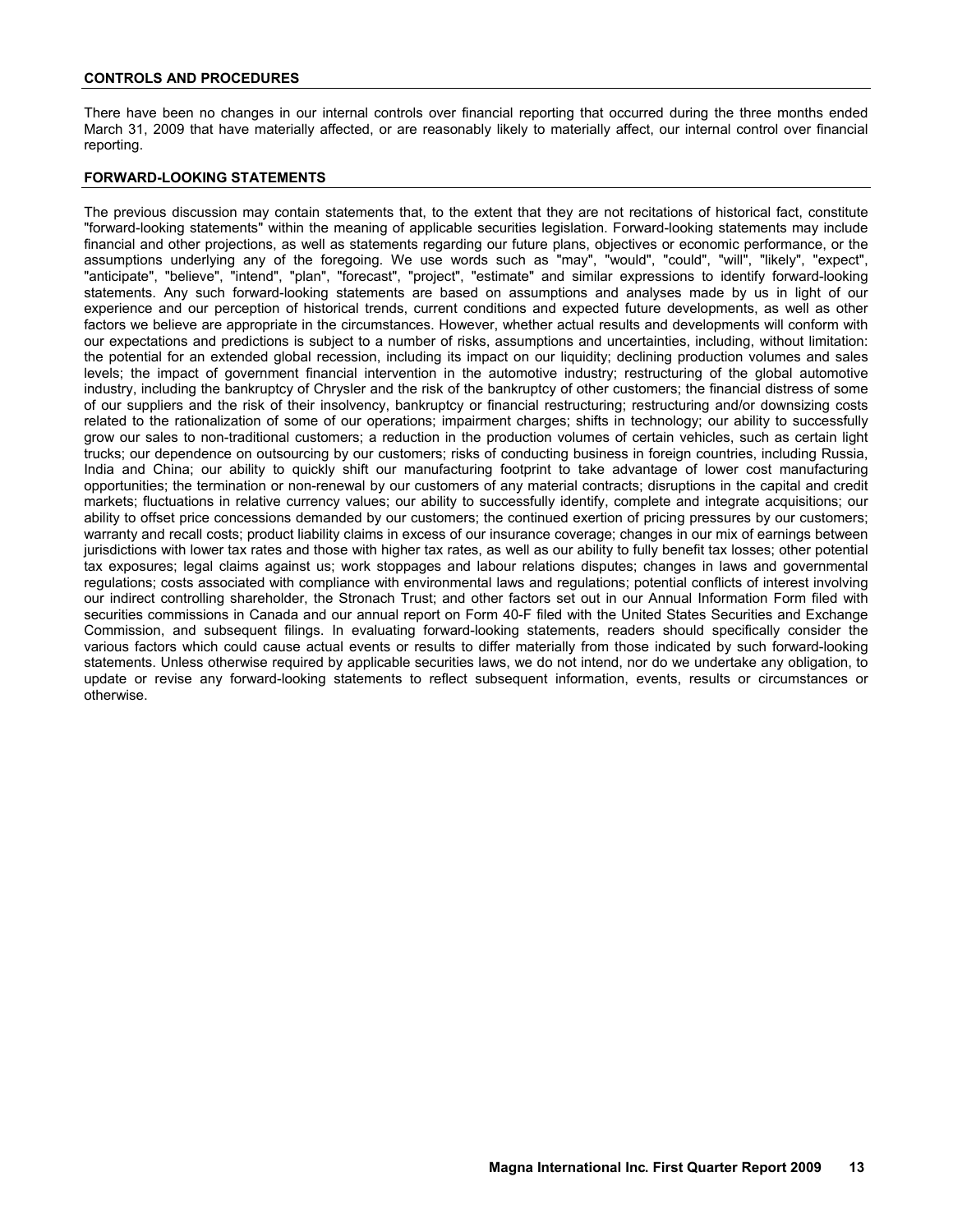# **MAGNA INTERNATIONAL INC.**

**CONSOLIDATED STATEMENTS OF (LOSS) INCOME AND COMPREHENSIVE (LOSS) INCOME** 

*[Unaudited]* 

*[U.S. dollars in millions, except per share figures]* 

|                                                                     |             |    | Three months ended<br>March 31, |             |
|---------------------------------------------------------------------|-------------|----|---------------------------------|-------------|
|                                                                     | <b>Note</b> |    | 2009                            | 2008        |
| <b>Sales</b>                                                        |             | S  | 3,574                           | \$<br>6,622 |
| <b>Costs and expenses</b>                                           |             |    |                                 |             |
| Cost of goods sold                                                  |             |    | 3,330                           | 5,784       |
| Depreciation and amortization                                       |             |    | 169                             | 219         |
| Selling, general and administrative                                 | 6, 9        |    | 302                             | 359         |
| Interest expense (income), net                                      |             |    | 3                               | (19)        |
| Equity income                                                       |             |    |                                 | (7)         |
| Income (loss) from operations before income taxes                   |             |    | (230)                           | 286         |
| Income taxes                                                        |             |    | (30)                            | 79          |
| Net (loss) income                                                   |             |    | (200)                           | 207         |
| Other comprehensive (loss) income:                                  | 9           |    |                                 |             |
| Net realized and unrealized (losses) gains on translation of        |             |    |                                 |             |
| net investment in foreign operations                                |             |    | (135)                           | 50          |
| Repurchase of shares                                                |             |    |                                 | (15)        |
| Net unrealized gains (losses) on cash flow hedges                   |             |    | 4                               | (13)        |
| Reclassifications of net losses (gains) on cash flow                |             |    |                                 |             |
| hedges to net (loss) income                                         |             |    | 34                              | (5)         |
| <b>Comprehensive (loss) income</b>                                  |             | \$ | (297)                           | \$<br>224   |
| Earnings (loss) per Class A Subordinate Voting or Class B Share:    |             |    |                                 |             |
| Basic                                                               |             | \$ | (1.79)                          | \$<br>1.80  |
| <b>Diluted</b>                                                      |             | \$ | (1.79)                          | \$<br>1.78  |
|                                                                     |             |    |                                 |             |
| Cash dividends paid per Class A Subordinate Voting or Class B Share |             | \$ | 0.18                            | \$<br>0.36  |
| Average number of Class A Subordinate Voting and Class B            |             |    |                                 |             |
| Shares outstanding during the period [in millions]:                 |             |    |                                 |             |
| <b>Basic</b>                                                        |             |    | 111.7                           | 114.8       |
| <b>Diluted</b>                                                      |             |    | 111.7                           | 117.2       |

# **CONSOLIDATED STATEMENTS OF RETAINED EARNINGS**

*[Unaudited] [U.S. dollars in millions]*

|                                                                                                               |      | Three months ended | March 31, |              |  |
|---------------------------------------------------------------------------------------------------------------|------|--------------------|-----------|--------------|--|
|                                                                                                               | 2009 |                    |           | 2008         |  |
| Retained earnings, beginning of period<br>Net (loss) income                                                   |      | 3,357<br>(200)     |           | 3,526<br>207 |  |
| Dividends on Class A Subordinate Voting and Class B Shares<br>Repurchase of Class A Subordinate Voting Shares |      | (21)               |           | (41)<br>(45) |  |
| Retained earnings, end of period                                                                              |      | 3.136              |           | 3,647        |  |

*See accompanying notes*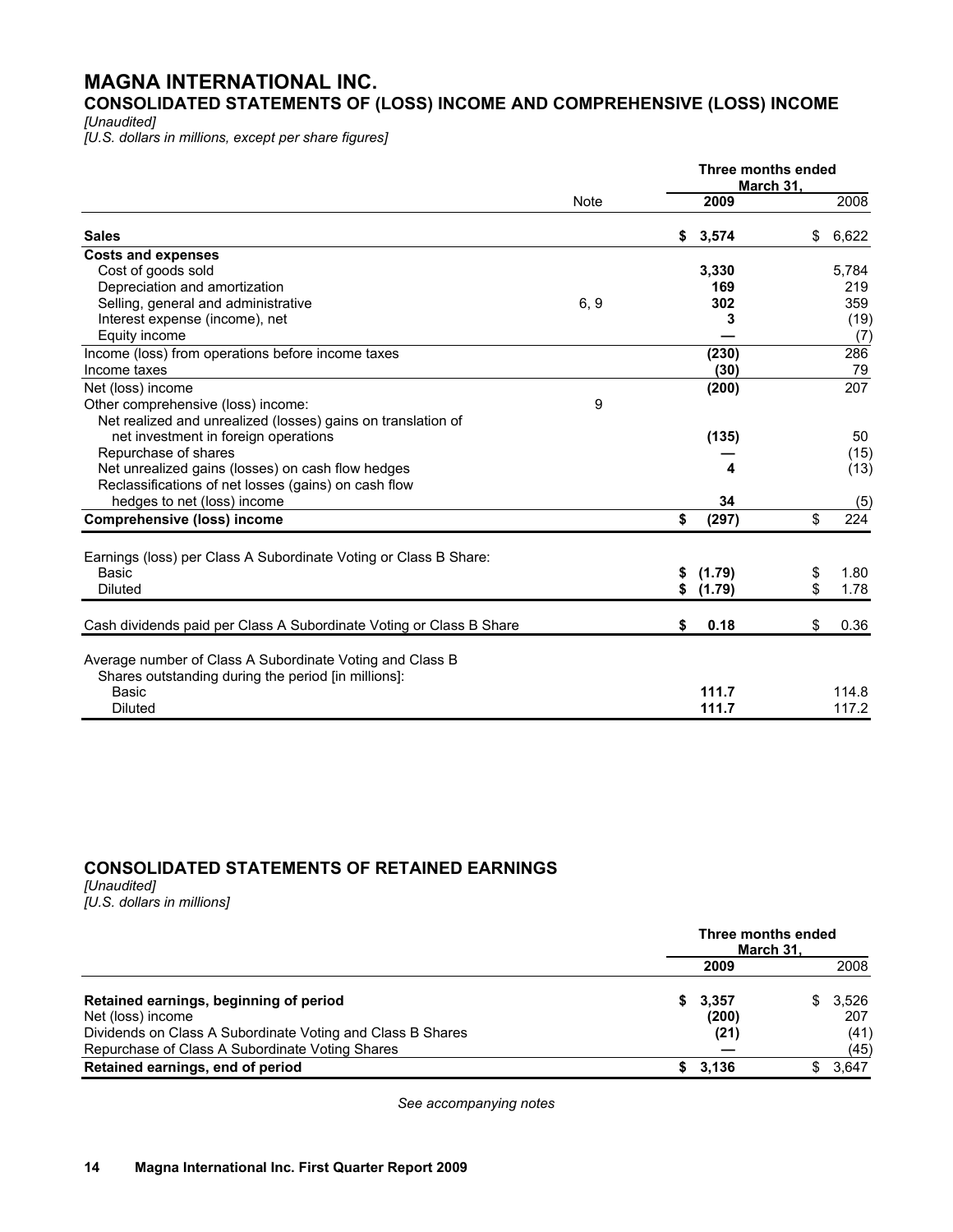# **MAGNA INTERNATIONAL INC. CONSOLIDATED STATEMENTS OF CASH FLOWS**

*[Unaudited] [U.S. dollars in millions]* 

|                                                              |             | Three months ended<br>March 31, |             |
|--------------------------------------------------------------|-------------|---------------------------------|-------------|
|                                                              | <b>Note</b> | 2009                            | 2008        |
| Cash provided from (used for):                               |             |                                 |             |
| <b>OPERATING ACTIVITIES</b>                                  |             |                                 |             |
| Net (loss) income                                            |             | \$<br>(200)                     | \$<br>207   |
| Items not involving current cash flows                       | 2           | 209                             | 235         |
|                                                              |             | 9                               | 442         |
| Changes in non-cash operating assets and liabilities         | 2           | (52)                            | (218)       |
| Cash (used for) provided from operating activities           |             | (43)                            | 224         |
| <b>INVESTMENT ACTIVITIES</b>                                 |             |                                 |             |
| Fixed asset additions                                        |             | (96)                            | (128)       |
| Purchase of subsidiaries                                     |             |                                 | (8)         |
| Increase in investments and other assets                     | 3           | (22)                            | (32)        |
| Proceeds from disposition                                    |             | 4                               | 6           |
| Cash used for investment activities                          |             | (114)                           | (162)       |
| <b>FINANCING ACTIVITIES</b>                                  |             |                                 |             |
| Decrease in bank indebtedness                                | 10          | (762)                           | (9)         |
| Repayments of debt                                           |             | (5)                             | (67)        |
| Issues of debt                                               |             | 1                               | 2           |
| Repurchase of Class A Subordinate Voting Shares              |             |                                 | (113)       |
| <b>Dividends</b>                                             |             | (21)                            | (41)        |
| Cash used for financing activities                           |             | (787)                           | (228)       |
| Effect of exchange rate changes on cash and cash equivalents |             | (65)                            | 44          |
| Net decrease in cash and cash equivalents                    |             |                                 |             |
| during the period                                            |             | (1,009)                         | (122)       |
| Cash and cash equivalents, beginning of period               |             | 2,757                           | 2,954       |
| Cash and cash equivalents, end of period                     |             | \$ 1,748                        | 2,832<br>\$ |

*See accompanying notes*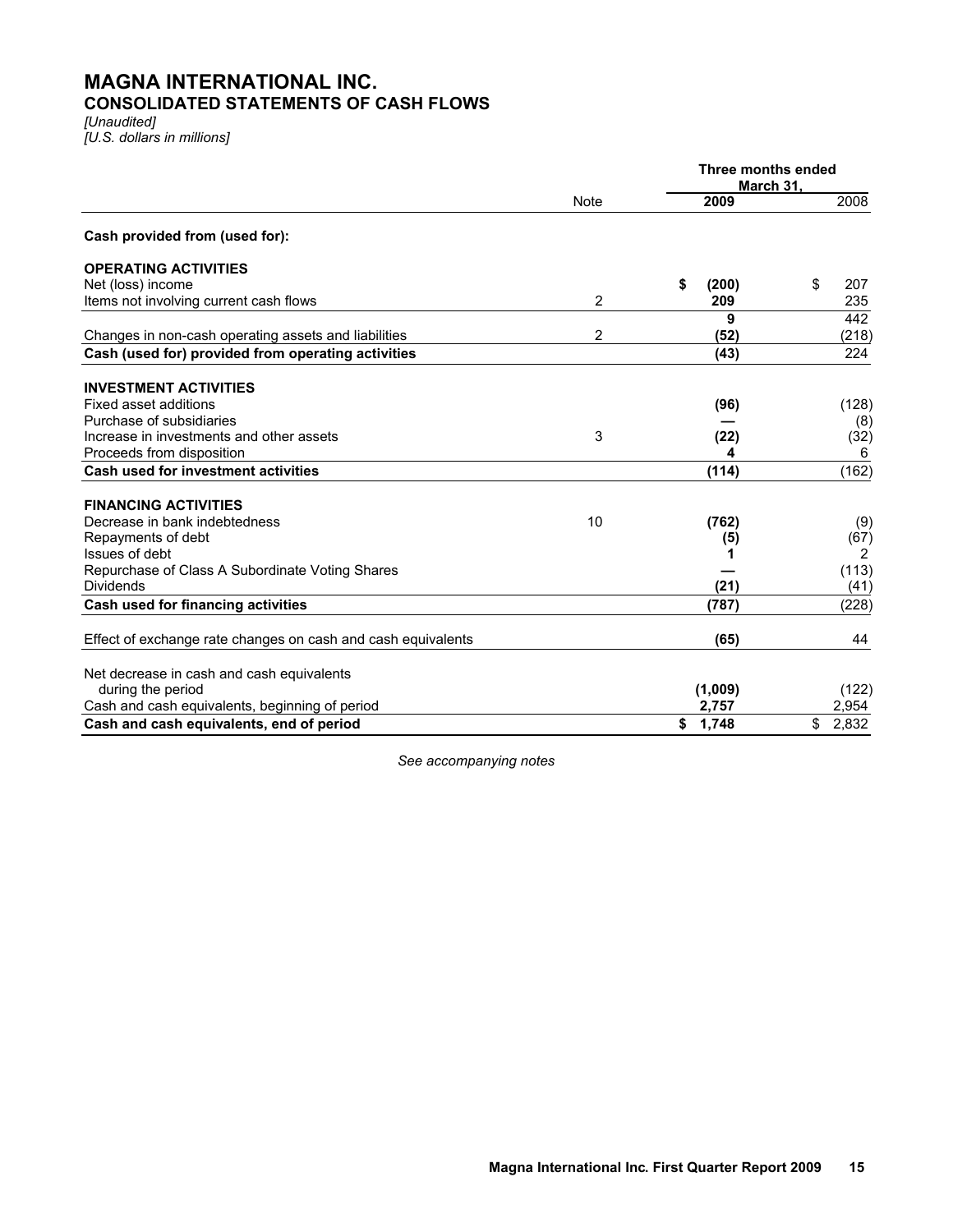# **MAGNA INTERNATIONAL INC. CONSOLIDATED BALANCE SHEETS**

*[Unaudited] [U.S. dollars in millions]* 

|                                                        |      | As at       | As at        |
|--------------------------------------------------------|------|-------------|--------------|
|                                                        |      | March 31.   | December 31. |
|                                                        | Note | 2009        | 2008         |
| <b>ASSETS</b>                                          |      |             |              |
| <b>Current assets</b>                                  |      |             |              |
| Cash and cash equivalents                              |      | \$<br>1,748 | \$<br>2,757  |
| Accounts receivable                                    |      | 2,546       | 2,821        |
| Inventories                                            |      | 1,578       | 1,647        |
| Income taxes receivable                                |      | 74          | 11           |
| Prepaid expenses and other                             |      | 110         | 115          |
|                                                        |      | 6,056       | 7,351        |
| Investments                                            | 11   | 191         | 194          |
| Fixed assets, net                                      |      | 3,527       | 3,701        |
| Goodwill                                               |      | 1,141       | 1,160        |
| Future tax assets                                      |      | 160         | 182          |
| Other assets                                           | 3    | 610         | 601          |
|                                                        |      | \$11,685    | \$13,189     |
|                                                        |      |             |              |
| <b>LIABILITIES AND SHAREHOLDERS' EQUITY</b>            |      |             |              |
| <b>Current liabilities</b>                             |      |             |              |
| <b>Bank indebtedness</b>                               |      | \$<br>124   | \$<br>909    |
| Accounts payable                                       |      | 2,469       | 2,744        |
| Accrued salaries and wages                             |      | 470         | 448          |
| Other accrued liabilities                              | 4    | 729         | 835          |
| Long-term debt due within one year                     |      | 232         | 157          |
|                                                        |      | 4,024       | 5,093        |
| Deferred revenue                                       |      | 24          | 31           |
| Long-term debt                                         |      | 54          | 143          |
| Other long-term liabilities                            | 5    | 403         | 423          |
| Future tax liabilities                                 |      | 133         | 136          |
|                                                        |      | 4,638       | 5,826        |
| <b>Shareholders' equity</b>                            |      |             |              |
| Capital stock                                          | 7    |             |              |
| <b>Class A Subordinate Voting Shares</b>               |      |             |              |
| [issued: 111,886,242; December 31, 2008 - 111,879,059] |      | 3,611       | 3,605        |
| Class B Shares                                         |      |             |              |
| [convertible into Class A Subordinate Voting Shares]   |      |             |              |
| [issued: 726,829]                                      |      |             |              |
| Contributed surplus                                    | 8    | 63          | 67           |
| Retained earnings                                      |      | 3,136       | 3,357        |
| Accumulated other comprehensive income                 | 9    | 237         | 334          |
|                                                        |      | 7,047       | 7,363        |
|                                                        |      | \$11,685    | \$13,189     |

*See accompanying notes*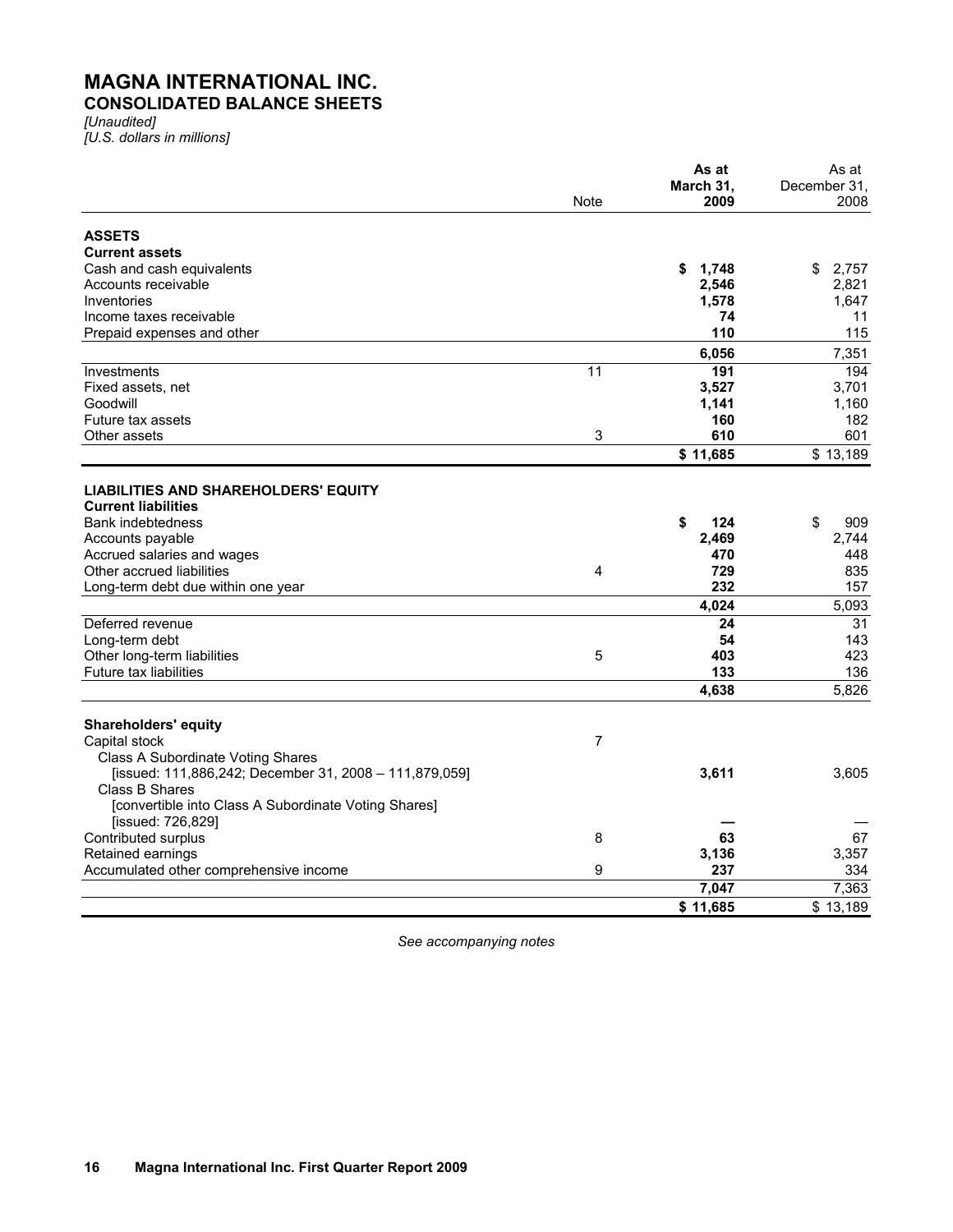### *[Unaudited]*

*[All amounts in U.S. dollars and all tabular amounts in millions unless otherwise noted]* 

#### **1. BASIS OF PRESENTATION**

The unaudited interim consolidated financial statements of Magna International Inc. and its subsidiaries [collectively "Magna" or the "Company"] have been prepared in United States dollars following Canadian generally accepted accounting principles ["GAAP"] with respect to the preparation of interim financial information. Accordingly, they do not include all the information and footnotes required in the preparation of annual financial statements and therefore should be read in conjunction with the December 31, 2008 audited consolidated financial statements and notes included in the Company's 2008 Annual Report. These interim consolidated financial statements have been prepared using the same accounting policies as the December 31, 2008 annual consolidated financial statements, except the Company restrospectively adopted the new Canadian Institute of Chartered Accountants Handbook Section 3064, "Goodwill and Intangible Assets", with no restatement of prior periods. The adoption of these recommendations had no material impact on the interim consolidated financial statements.

In the opinion of management, the unaudited interim consolidated financial statements reflect all adjustments, which consist only of normal and recurring adjustments, necessary to present fairly the financial position at March 31, 2009 and the results of operations and cash flows for the three-month periods ended March 31, 2009 and 2008.

## **2. DETAILS OF CASH FROM OPERATING ACTIVITIES**

[a] Items not involving current cash flows:

|                                                             | Three months ended<br>March 31. |      |  |      |
|-------------------------------------------------------------|---------------------------------|------|--|------|
|                                                             |                                 | 2009 |  | 2008 |
| Depreciation and amortization                               |                                 | 169  |  | 219  |
| Amortization of other assets included in cost of goods sold |                                 | 20   |  | 17   |
| Other non-cash charges                                      |                                 | 12   |  | 29   |
| Amortization of employee wage buydown [note 3]              |                                 | 6    |  |      |
| Future income taxes and non-cash portion of current taxes   |                                 |      |  | (23) |
| Equity income                                               |                                 |      |  |      |
|                                                             |                                 | 209  |  | 235  |

#### [b] Changes in non-cash operating assets and liabilities:

|                                     | Three months ended<br>March 31, |       |    |       |
|-------------------------------------|---------------------------------|-------|----|-------|
|                                     |                                 | 2009  |    | 2008  |
| Accounts receivable                 | S                               | 234   | \$ | (413) |
| Inventories                         |                                 | 36    |    | (50)  |
| Income taxes receivable             |                                 | (63)  |    | (129) |
| Prepaid expenses and other [note 3] |                                 | (2)   |    | (1)   |
| Accounts payable                    |                                 | (273) |    | 266   |
| Accrued salaries and wages          |                                 | 29    |    | 77    |
| Other accrued liabilities           |                                 | (7)   |    | 40    |
| Deferred revenue                    |                                 | (6)   |    | (8)   |
|                                     |                                 | (52)  | \$ | (218) |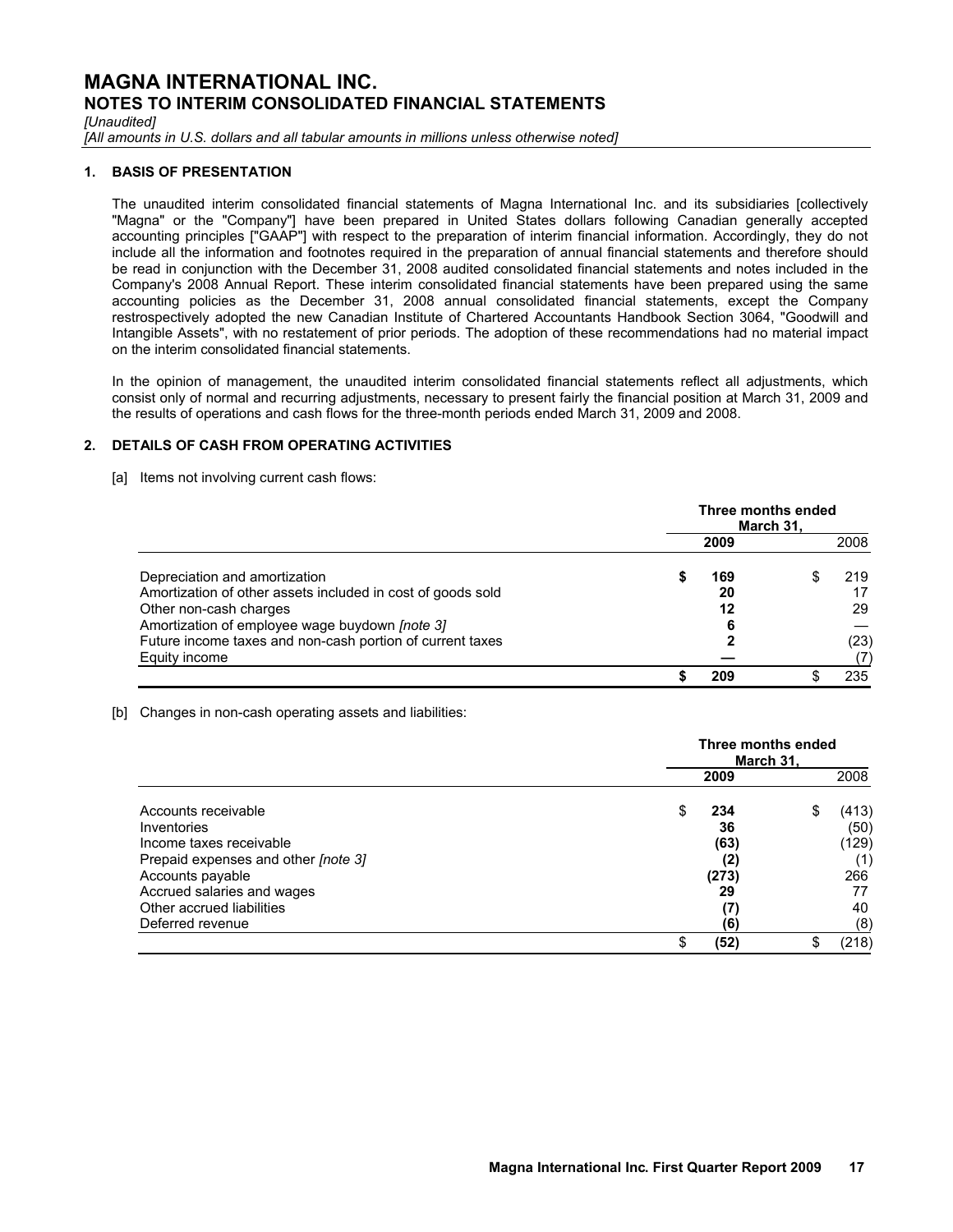*[Unaudited]* 

*[All amounts in U.S. dollars and all tabular amounts in millions unless otherwise noted]* 

## **3. OTHER ASSETS**

Other assets consist of:

|                                                                 | March 31,<br>2009 |     | December 31,<br>2008 |     |
|-----------------------------------------------------------------|-------------------|-----|----------------------|-----|
| Preproduction costs related to long-term supply agreements with |                   |     |                      |     |
| contractual guarantee for reimbursement                         |                   | 261 |                      | 230 |
| Long-term receivables [a]                                       |                   | 66  |                      | 67  |
| Patents and licences, net                                       |                   | 50  |                      | 54  |
| Employee wage buydown, net                                      |                   | 47  |                      | 52  |
| Other, net                                                      |                   | 186 |                      | 198 |
|                                                                 |                   | 610 |                      | 601 |

[a] Long-term receivables are reflected net of outstanding borrowings from a finance subsidiary of Saab for \$13 million [2008 - \$16 million] since the Company has a legal right of set-off of its long-term receivable from Saab payable to the Company against such borrowings and intends to settle the related amounts simultaneously.

# **4. WARRANTY**

The following is a continuity of the Company's warranty accruals:

|                                                                                           | 2009       | 2008              |
|-------------------------------------------------------------------------------------------|------------|-------------------|
| Balance, beginning of period<br>Expense, net<br>Settlements<br>Foreign exchange and other | 75<br>(10) | 103<br>10<br>(11) |
| Balance, March 31                                                                         | 68         | 105               |

# **5. EMPLOYEE FUTURE BENEFIT PLANS**

The Company recorded employee future benefit expenses as follows:

|                                           |      | Three months ended<br>March 31, |      |  |
|-------------------------------------------|------|---------------------------------|------|--|
|                                           | 2009 |                                 | 2008 |  |
| Defined benefit pension plan and other    |      |                                 | 5    |  |
| Termination and long service arrangements |      |                                 | 9    |  |
| Retirement medical benefits plan          |      |                                 |      |  |
|                                           | 14   |                                 | 17   |  |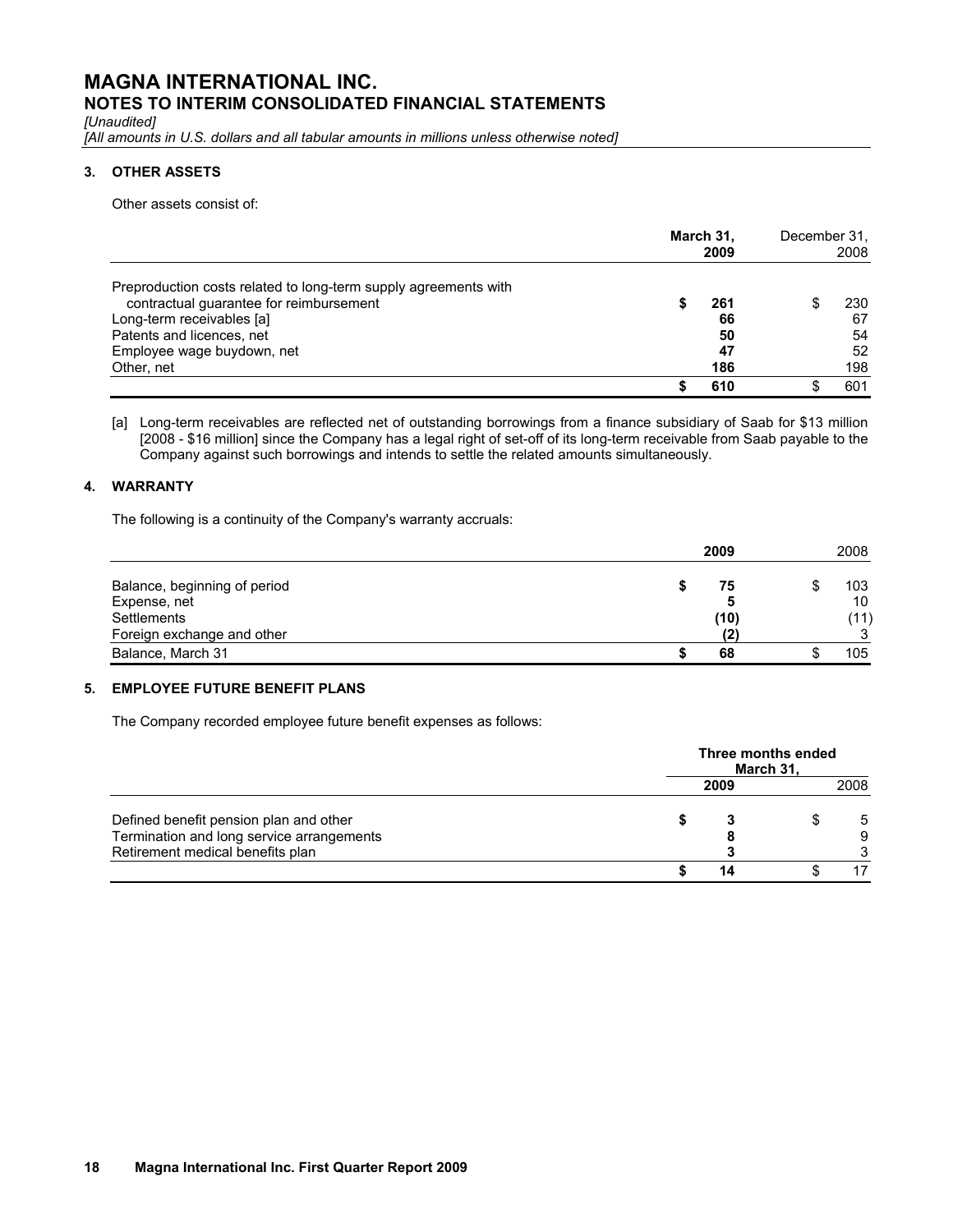*[Unaudited]* 

*[All amounts in U.S. dollars and all tabular amounts in millions unless otherwise noted]* 

### **6. STOCK-BASED COMPENSATION**

#### **[a] Incentive Stock Option Plan**

The following is a continuity schedule of options outstanding [number of options in the table below are expressed in whole numbers]:

|                     | 2009                        |                            |                                            |                      | 2008                    |                                     |
|---------------------|-----------------------------|----------------------------|--------------------------------------------|----------------------|-------------------------|-------------------------------------|
|                     |                             | <b>Options outstanding</b> |                                            |                      | Options outstanding     |                                     |
|                     | <b>Number</b><br>of options | <b>Exercise</b><br>price   | <b>Number</b><br>of options<br>exercisable | Number<br>of options | Exercise<br>price $(1)$ | Number<br>of options<br>exercisable |
| Beginning of period | 2,746,145                   | 82.01                      | 2,724,145                                  | 2,942,203            | 82.66                   | 2,912,877                           |
| Granted (ii)        | 1,075,000                   | 33.09                      |                                            | 5.000                | 74.50                   |                                     |
| Exercised           |                             |                            |                                            | (1,230)              | 55.00                   | (1,230)                             |
| Cancelled           | (1,085)                     | 68.55                      | (1,085)                                    | (10,000)             | 97.47                   | (10,000)                            |
| Vested              |                             |                            |                                            |                      |                         | 10,326                              |
| March 31            | 3,820,060                   | 68.25                      | 2.723.060                                  | 2,935,973            | 82.61                   | 2,911,973                           |

*(i) The exercise price noted above represents the weighted average exercise price in Canadian dollars.* 

*(ii) The options granted in the first quarter of 2009 are for a term of 10 years from the grant date and vest one-third on each of the first, second and third anniversaries of the grant date.* 

The weighted average assumptions used in measuring the fair value of stock options granted or modified and the compensation expense recorded in selling, general and administrative expenses are as follows:

|                                                                                     | Three months ended<br>March 31, |          |  |
|-------------------------------------------------------------------------------------|---------------------------------|----------|--|
|                                                                                     | 2009                            | 2008     |  |
| Risk-free interest rate                                                             | 1.66%                           | $3.56\%$ |  |
| Expected dividend yield                                                             | 2.05%                           | 2.02%    |  |
| <b>Expected volatility</b>                                                          | 31%                             | 22%      |  |
| Expected time until exercise                                                        | 4 years                         | 4 years  |  |
| Weighted average fair value of options granted or modified<br>in the period (Cdn\$) | 7.20                            | 13.65    |  |

Compensation expense recorded in selling, general and administrative expenses during the three-month periods ended March 31, 2009 and 2008 was less than \$1 million, respectively.

#### **[b] Long-term retention program**

Information about the Company's long-term retention program is as follows:

|                                                                                     | Three months ended<br>March 31, |         |         |    |  |  |
|-------------------------------------------------------------------------------------|---------------------------------|---------|---------|----|--|--|
|                                                                                     |                                 | 2008    |         |    |  |  |
| Class A Subordinate Voting Shares awarded and not released                          |                                 | 685,989 | 823,477 |    |  |  |
| Reduction in stated value of Class A Subordinate Voting Shares                      |                                 | 45      |         | 51 |  |  |
| Unamortized compensation expense recorded as a reduction<br>of shareholders' equity |                                 | 34      |         | 35 |  |  |

Compensation expense recorded in selling, general and administrative expenses during the three-month period ended March 31, 2009 was \$2 million [2008 - \$2 million].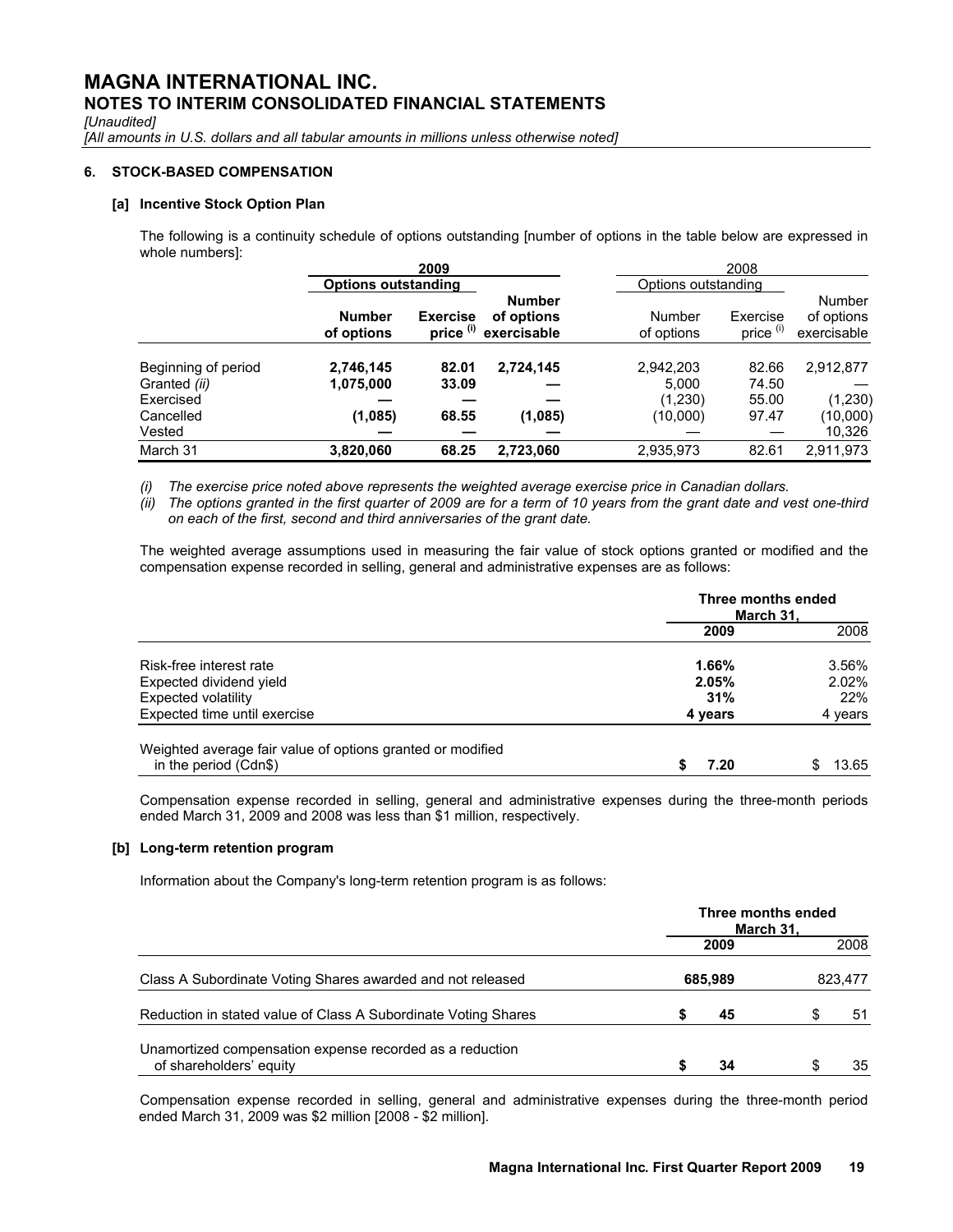*[Unaudited]* 

[All amounts in U.S. dollars and all tabular amounts in millions unless otherwise noted]

### **7. CAPITAL STOCK**

[a] Changes in the Class A Subordinate Voting Shares for the three-month period ended March 31, 2009 consist of the following [numbers of shares in the following table are expressed in whole numbers]:

|                                             | <b>Subordinate Voting</b> |  |                        |  |  |
|---------------------------------------------|---------------------------|--|------------------------|--|--|
|                                             | Number of<br>shares       |  | <b>Stated</b><br>value |  |  |
| Issued and outstanding at December 31, 2008 | 111,879,059               |  | \$3,605                |  |  |
| Issued under the Dividend Reinvestment Plan | 7.183                     |  |                        |  |  |
| Release of restricted stock                 |                           |  | 6                      |  |  |
| Issued and outstanding at March 31, 2009    | 111,886,242               |  | 3.611                  |  |  |

[b] The following table presents the maximum number of shares that would be outstanding if all the dilutive instruments outstanding at May 4, 2009 were exercised or converted:

| Class A Subordinate Voting and Class B Shares | 112.613.071 |
|-----------------------------------------------|-------------|
| Subordinated Debentures <sup>(1)</sup>        | 1.096.589   |
| Stock options <sup>(ii)</sup>                 | 3.820.060   |
|                                               | 117.529.720 |

*(i) The above amounts include shares issuable if the holders of the 6.5% Convertible Subordinated Debentures exercise their conversion option but exclude Class A Subordinate Voting Shares issuable, only at the Company's option, to settle interest and principal related to the 6.5% Convertible Subordinated Debentures on redemption or maturity. The number of Class A Subordinate Voting Shares issuable at the Company's option is dependent on the trading price of Class A Subordinate Voting Shares at the time the Company elects to settle the 6.5% Convertible Subordinated Debenture interest and principal with shares. All or part of the 6.5% Convertible Subordinate Debentures are currently redeemable at the Company's option.* 

 *The above amounts also exclude Class A Subordinate Voting Shares issuable, only at the Company's option, to settle the 7.08% Subordinated Debentures on redemption or maturity. The number of shares issuable is dependent on the trading price of Class A Subordinate Voting Shares at redemption or maturity of the 7.08% Subordinated Debentures.* 

*(ii) Options to purchase Class A Subordinate Voting Shares are exercisable by the holder in accordance with the vesting provisions and upon payment of the exercise price as may be determined from time to time pursuant to the Company's stock option plans.* 

# **8. CONTRIBUTED SURPLUS**

Contributed surplus consists of accumulated stock option compensation expense less the fair value of options at the grant date that have been exercised and credited to Class A Subordinate Voting Shares, the accumulated restricted stock compensation expense and the value of the holders' conversion option on the 6.5% Convertible Subordinated Debentures. The following is a continuity schedule of contributed surplus:

|                                  | 2009 |  |     |  |
|----------------------------------|------|--|-----|--|
| Stock-based compensation         |      |  |     |  |
| Balance, beginning of period     | 64   |  | 55  |  |
| Stock-based compensation expense |      |  |     |  |
| Exercise of options              |      |  |     |  |
| Release of restricted stock      | (6)  |  | (4) |  |
| Balance, March 31,               | 60   |  | 53  |  |
| Holders' conversion option       |      |  |     |  |
|                                  | 63   |  | 56  |  |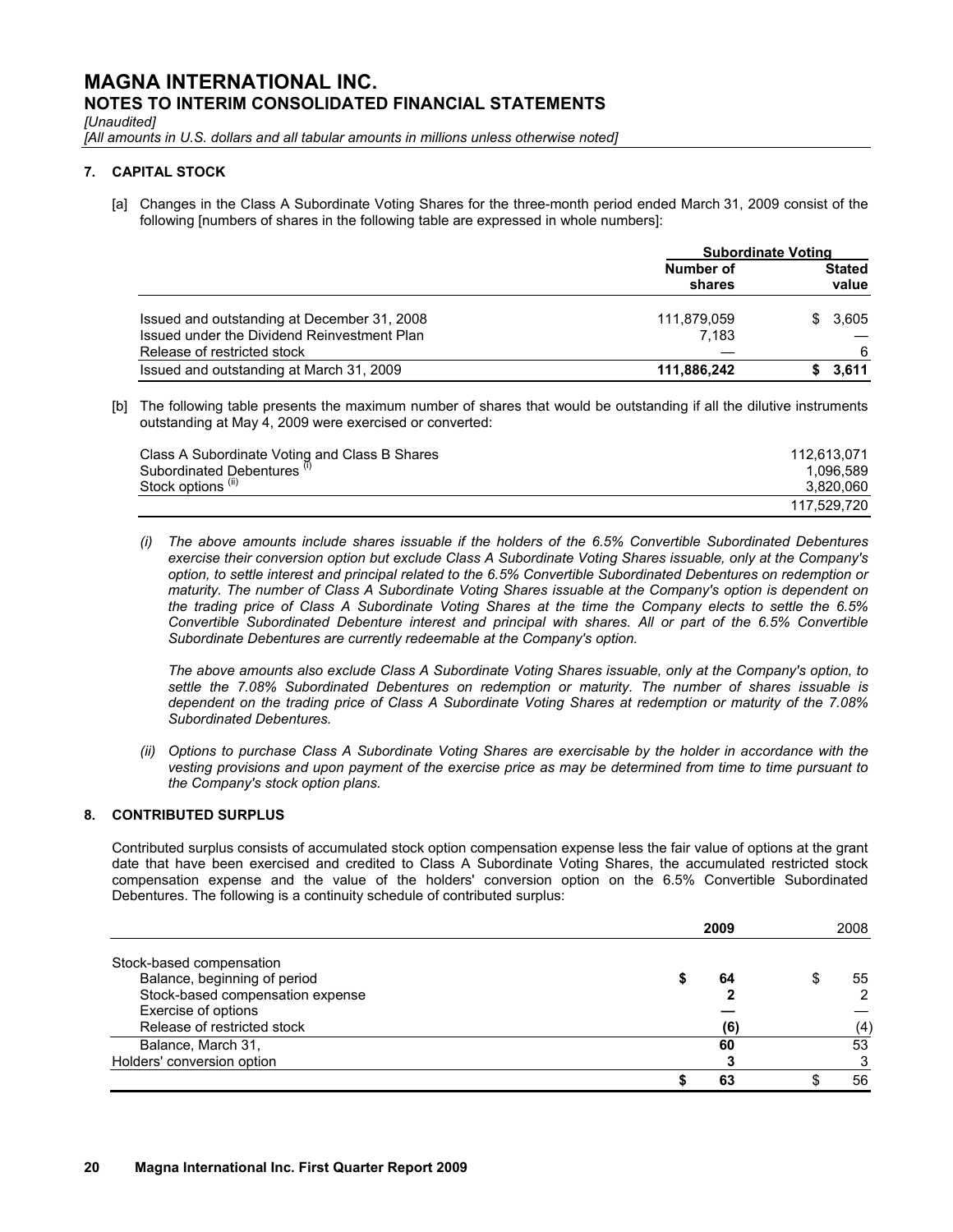*[Unaudited]* 

[All amounts in U.S. dollars and all tabular amounts in millions unless otherwise noted]

# **9. ACCUMULATED OTHER COMPREHENSIVE INCOME**

The following is a continuity schedule of accumulated other comprehensive income:

|                                                                                         |   | 2009  |    | 2008  |
|-----------------------------------------------------------------------------------------|---|-------|----|-------|
| Accumulated net unrealized gains on translation of net investment in foreign operations |   |       |    |       |
| Balance, beginning of period                                                            | S | 447   | S. | 1.360 |
| Net unrealized (losses) gains on translation of net investment in foreign operations    |   | (135) |    | 50    |
| Repurchase of shares                                                                    |   |       |    | (15)  |
| Balance, March 31                                                                       |   | 312   |    | 1,395 |
| Accumulated net unrealized (loss) on cash flow hedges (i)                               |   |       |    |       |
| Balance, beginning of period                                                            |   | (113) |    | (10)  |
| Net unrealized gains (losses) on cash flow hedges                                       |   |       |    | (13)  |
| Reclassifications of net losses (gains) on cash flow hedges to net income               |   | 34    |    | (5)   |
| Balance, March 31                                                                       |   | (75)  |    | (28)  |
| Total accumulated other comprehensive income                                            | S | 237   |    | 1.367 |

*(i) The amount of income tax benefit (expense) that has been netted in the amounts above is as follows:* 

|                                                                                  | 2009 | 2008 |  |
|----------------------------------------------------------------------------------|------|------|--|
| Balance, beginning of period                                                     | 48   |      |  |
| Net unrealized (gains) losses on cash flow hedges                                | (4)  | 6    |  |
| Reclassifications of net (gains) losses on cash flow hedges to net (loss) income | (15) |      |  |
| Balance, March 31                                                                | 29   | 12   |  |

The amount of other comprehensive loss that is expected to be reclassified to net income (loss) over the next 12 months is \$72 million [net of income tax benefit of \$19 million].

# **10. CAPITAL DISCLOSURES**

The Company manages capital in order to ensure it has adequate borrowing capacity and financial structure to allow financial flexibility and to provide an adequate return to shareholders. In order to maintain or adjust the capital structure, the Company may adjust the amount of dividends paid to shareholders, issue new shares, purchase shares for cancellation or increase or decrease the amount of debt outstanding.

The Company monitors capital using the ratio of debt to total capitalization. Debt includes bank indebtedness and long-term debt as shown in the balance sheet. Total capitalization includes debt and all components of shareholders' equity.

The Company's capitalization and debt to total capitalization is as follows:

|                                    | March 31,<br>2009 | December 31,<br>2008 |
|------------------------------------|-------------------|----------------------|
| Liabilities                        |                   |                      |
| Bank indebtedness                  | 124<br>\$         | 909<br>\$            |
| Long-term debt due within one year | 232               | 157                  |
| Long-term debt                     | 54                | 143                  |
|                                    | 410               | 1,209                |
| Shareholders' equity               | 7,047             | 7,363                |
| Total capitalization               | 7,457<br>\$       | 8,572<br>\$          |
| Debt to total capitalization       | 5.5%              | 14.1%                |

During the first quarter of 2009, the Company repaid \$768 million of borrowings under the Company's five-year revolving term facility.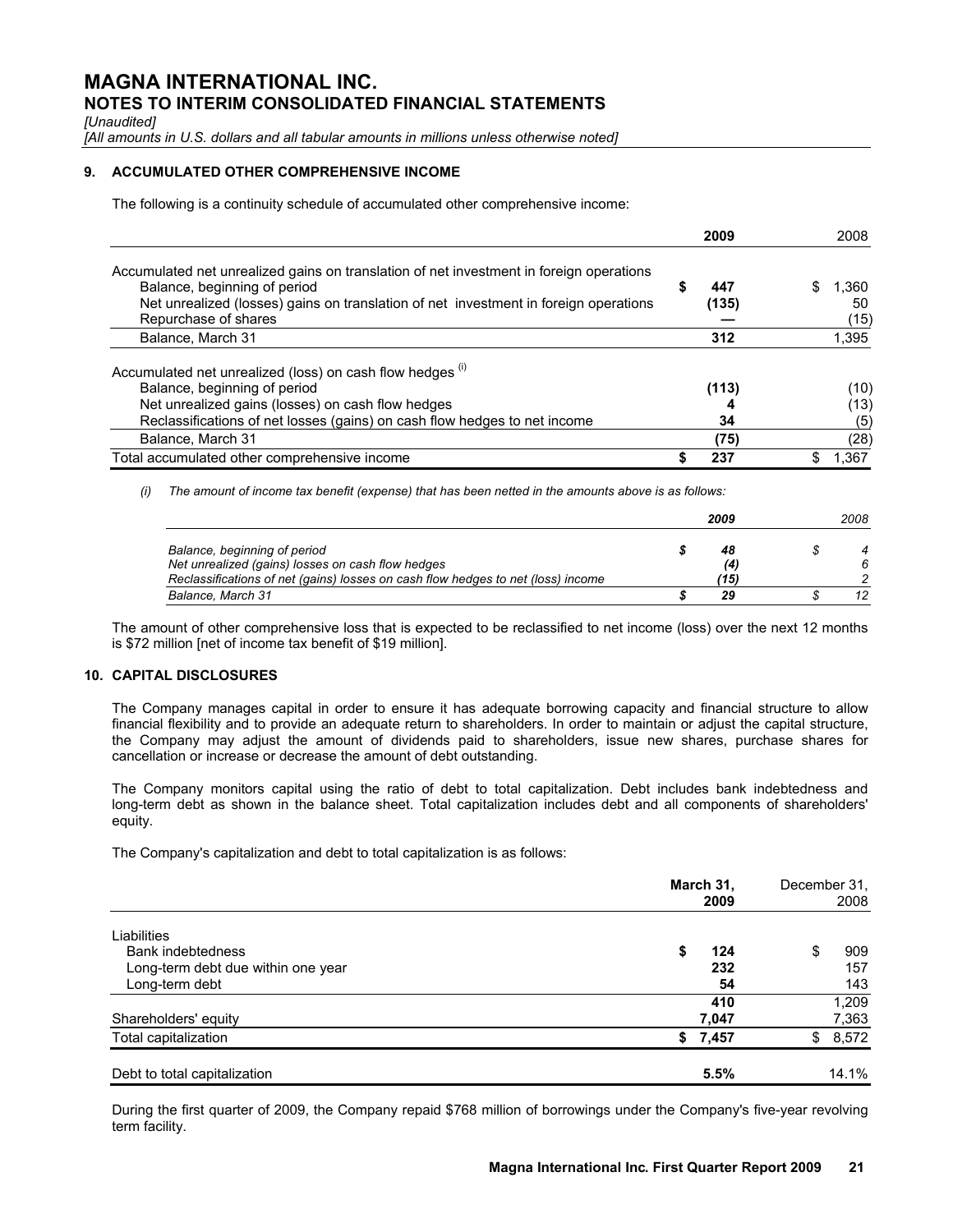*[Unaudited]* 

[All amounts in U.S. dollars and all tabular amounts in millions unless otherwise noted]

### **11. FINANCIAL INSTRUMENTS**

[a] The Company's financial assets and financial liabilities consist of the following:

|                                                        | March 31,<br>2009 | December 31,<br>2008  |  |
|--------------------------------------------------------|-------------------|-----------------------|--|
| Held for trading                                       |                   |                       |  |
| Cash and cash equivalents<br>Investment in ABCP        | \$<br>1,748<br>64 | \$<br>2,757           |  |
|                                                        | \$<br>1,812       | \$<br>2,757           |  |
| Held to maturity investments                           |                   |                       |  |
| Investment in ABCP                                     | \$                | \$<br>64              |  |
| Severance investments                                  | 9                 | 9                     |  |
|                                                        | \$<br>9           | \$<br>$\overline{73}$ |  |
| Loans and Receivables                                  |                   |                       |  |
| Accounts receivable                                    | \$<br>2,546       | \$<br>2,821           |  |
| Long-term receivables included in other assets         | 66                | 67                    |  |
| Income taxes receivable                                | 74                | 11                    |  |
|                                                        | \$<br>2,686       | \$<br>2,899           |  |
| Other financial liabilities                            |                   |                       |  |
| Bank indebtedness                                      | \$<br>124         | \$<br>909             |  |
| Long-term debt (including portion due within one year) | 286               | 300                   |  |
| Accounts payable                                       | 2,469             | 2,744                 |  |
| Accrued salaries and wages                             | 470               | 448                   |  |
| Other accrued liabilities                              | 729               | 835                   |  |
|                                                        | \$<br>4,078       | \$<br>5,236           |  |

## **[b] Fair value**

The Company determined the estimated fair values of its financial instruments based on valuation methodologies it believes are appropriate; however, considerable judgment is required to develop these estimates. Accordingly, these estimated fair values are not necessarily indicative of the amounts the Company could realize in a current market exchange. The estimated fair value amounts can be materially affected by the use of different assumptions or methodologies. The methods and assumptions used to estimate the fair value of financial instruments are described below:

*Cash and cash equivalents, bank indebtedness, accounts payable, accrued salaries and wages, other accrued liabilities and income taxes receivable.* 

Due to the short period to maturity of the instruments, the carrying values as presented in the consolidated balance sheets are reasonable estimates of fair values.

#### *Investments*

At March 31, 2009, the Company held Canadian third party asset-backed commercial paper ["ABCP"] with a face value of Cdn\$134 million. The carrying value and estimated fair value of this investment was Cdn\$79 million [December 31, 2008 - Cdn\$79 million]. As fair value information is not readily determinable for the Company's investment in ABCP, the fair value was based on a valuation technique estimating the fair value from the perspective of a market participant.

#### *Term debt*

The Company's term debt includes \$232 million due within one year. Due to the short period to maturity of this debt, the carrying value as presented in the consolidated balance sheet is a reasonable estimate of its fair value.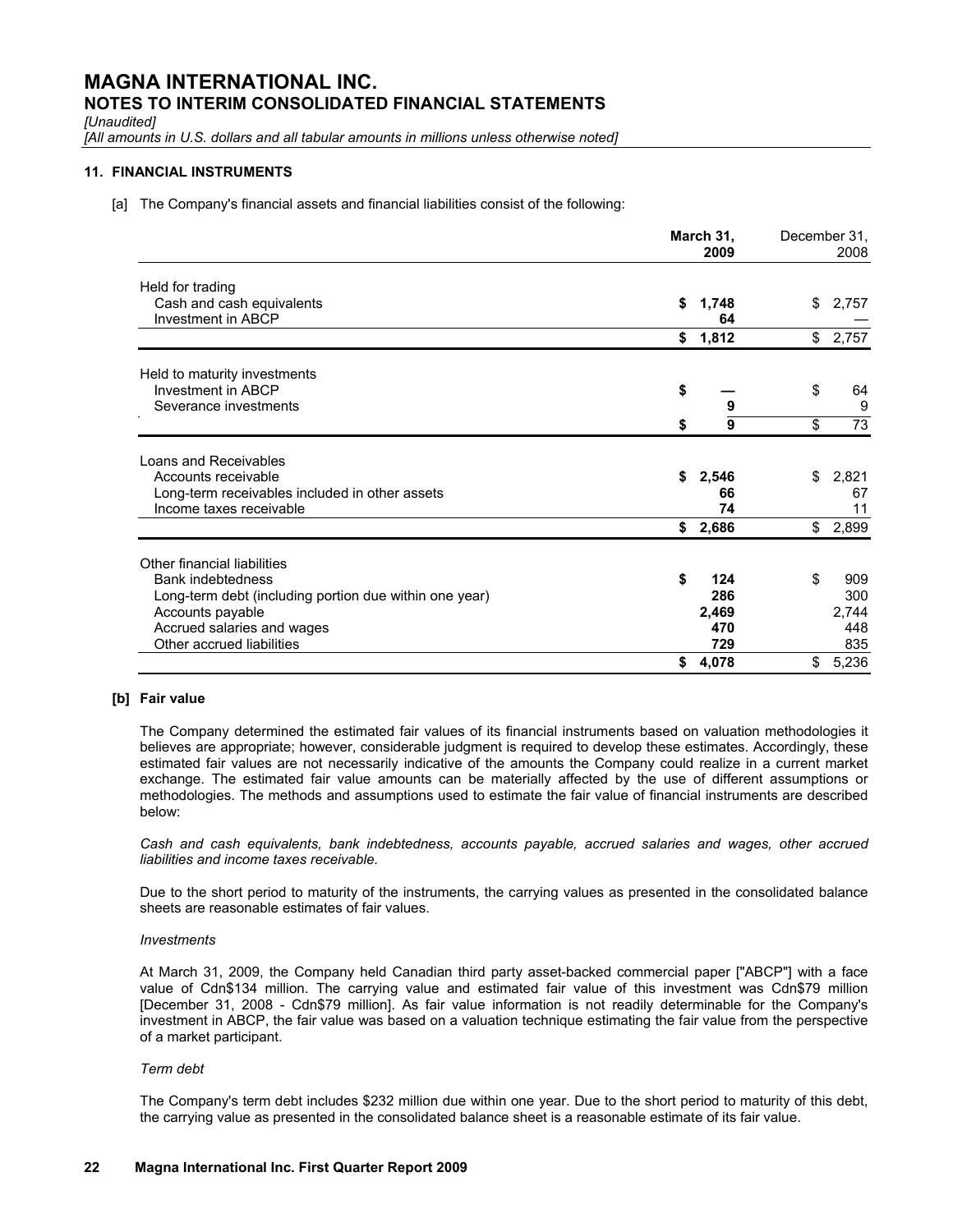*[Unaudited]* 

[All amounts in U.S. dollars and all tabular amounts in millions unless otherwise noted]

### **11. FINANCIAL INSTRUMENTS [CONTINUED]**

#### **[c] Credit risk**

The Company's financial assets that are exposed to credit risk consist primarily of cash and cash equivalents, accounts receivable, held to maturity investments, and foreign exchange forward contracts with positive fair values.

The Company's held for trading investments include an investment in ABCP. Given the continuing uncertainties regarding the value of the underlying assets, the amount and timing over cash flows and the risk of collateral calls in the event that spreads widened considerably, the Company could be exposed to further losses on its investment.

Cash and cash equivalents, which consists of short-term investments, are only invested in governments, bank term deposits and bank commercial paper with an investment grade credit rating. Credit risk is further reduced by limiting the amount which is invested in certain governments or any major financial institution.

The Company is also exposed to credit risk from the potential default by any of its counterparties on its foreign exchange forward contracts. The Company mitigates this credit risk by dealing with counterparties who are major financial institutions that the Company anticipates will satisfy their obligations under the contracts.

In the normal course of business, the Company is exposed to credit risk from its customers, substantially all of which are in the automotive industry and are subject to credit risks associated with the automotive industry. Sales to the Company's three largest customers, General Motors, Ford and Chrysler represented 44% of the Company's total sales.

On April 30, 2009, Chrysler (including its U.S. subsidiaries) filed for bankruptcy protection under Chapter 11 of the U.S. Bankruptcy Code. The Company's sales to Chrysler for the three months ended March 31, 2009 were \$388 million or 10.9% of consolidated sales. As at March 31, 2009, accounts receivable from Chrysler were \$282 million, a portion of which is expected to be covered by production receivables support programs sponsored by the Canadian and United States governments. Although Chrysler filed motions to continue operating in the ordinary course, including by continuing to pay suppliers under normal terms and conditions, Chrysler also announced that it would cease production while it is in bankruptcy protection. The Company is currently unable to assess the extent to which the Chrysler filing will impact the Company's financial position and operations. The inability of Chrysler to successfully restructure represents a material credit risk to the Company.

The Company's sales to General Motors for the three months ended March 31, 2009 were \$679 million or 19.0% of consolidated sales. As at March 31, 2009, accounts receivable from General Motors were \$346 million. General Motors has received billions of dollars in government loans from the U.S. government and has been given a mandate to restructure and present an acceptable plan for future viability by the end of May 2009. Depending on the government's assessment of this plan, General Motors may be forced to seek some measure of bankruptcy protection. The inability of General Motors to complete a successful restructuring and plan for future viability represents a material credit risk to the Company.

For the three months ended March 31, 2009, sales to the Company's six largest customers (including the Detroit 3) represented 82% of our total sales, and substantially all of our sales are to customers in which the Company has ongoing contractual relationships.

#### **[d] Currency risk**

The Company is exposed to fluctuations in foreign exchange rates when manufacturing facilities have committed to the delivery of products for which the selling price has been quoted in currencies other than the facilities' functional currency, or when materials and equipment are purchased in currencies other than the facilities' functional currency. In an effort to manage this net foreign exchange exposure, the Company employs hedging programs, primarily through the use of foreign exchange forward contracts.

As at March 31, 2009, the net foreign exchange exposure was not material.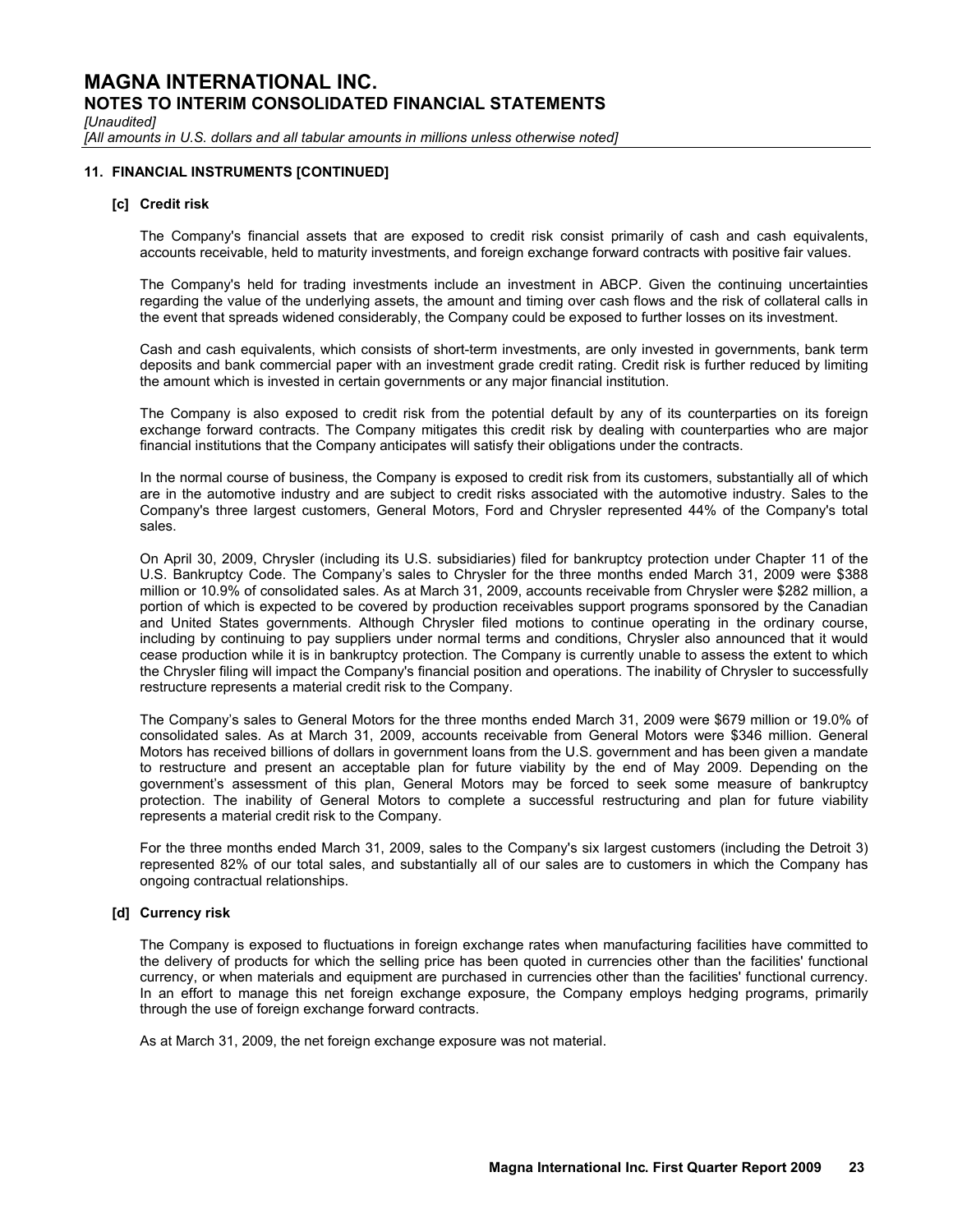*[Unaudited]* 

[All amounts in U.S. dollars and all tabular amounts in millions unless otherwise noted]

### **11. FINANCIAL INSTRUMENTS [CONTINUED]**

#### **[e] Interest rate risk**

The Company is not exposed to significant interest rate risk due to the short-term maturity of its monetary current assets and current liabilities. In particular, the amount of interest income earned on our cash and cash equivalents is impacted more by the investment decisions made and the demands to have available cash on hand, than by movements in the interest rates over a given period.

In addition, the Company is not exposed to interest rate risk on its long-term debt instruments as the interest rates on these instruments are fixed.

#### **12. SEGMENTED INFORMATION**

|                                                                                    |                             | Three months ended<br>March 31, 2009 |                      |                                | Three months ended<br>March 31, 2008 |    |                       |    |                     |                           |
|------------------------------------------------------------------------------------|-----------------------------|--------------------------------------|----------------------|--------------------------------|--------------------------------------|----|-----------------------|----|---------------------|---------------------------|
|                                                                                    | Total<br>sales              | <b>External</b><br>sales             | EBIT $^{(i)}$        | <b>Fixed</b><br>assets,<br>net | Total<br>sales                       |    | External<br>sales     |    | EBIT <sup>(i)</sup> | Fixed<br>assets.<br>net   |
| <b>North America</b><br>Canada<br><b>United States</b><br>Mexico                   | \$<br>723<br>902<br>275     | \$<br>655<br>864<br>246              |                      | \$<br>639<br>743<br>367        | \$<br>1,587<br>1,389<br>449          | \$ | 1,501<br>1,339<br>398 |    |                     | \$<br>1,045<br>958<br>371 |
| <b>Eliminations</b><br><b>Europe</b>                                               | (118)<br>1,782              | 1,765                                | \$<br>(89)           | 1,749                          | (166)<br>3,259                       |    | 3,238                 | \$ | 147                 | 2,374                     |
| Euroland<br><b>Great Britain</b><br>Other European countries<br>Eliminations       | 1,441<br>142<br>161<br>(40) | 1,411<br>142<br>134                  |                      | 1,040<br>67<br>195             | 2,771<br>320<br>252<br>(64)          |    | 2,717<br>320<br>217   |    |                     | 1,197<br>97<br>151        |
| <b>Rest of World</b><br><b>Corporate and Other</b>                                 | 1,704<br>130<br>(42)        | 1,687<br>121<br>1                    | (119)<br>(1)<br>(18) | 1,302<br>170<br>306            | 3,279<br>141<br>(57)                 |    | 3,254<br>128<br>2     |    | 119<br>7<br>(6)     | 1,445<br>154<br>306       |
| Total reportable segments \$<br><b>Current assets</b><br>Investments, goodwill and | 3,574                       | \$<br>3,574                          | \$<br>(227)          | 3,527<br>6,056                 | \$<br>6,622                          | \$ | 6,622                 | \$ | 267                 | 4,279<br>9,182            |
| other assets<br><b>Consolidated total assets</b>                                   |                             |                                      |                      | 2,102<br>\$11,685              |                                      |    |                       |    |                     | 2,293<br>\$15,754         |

*(i) EBIT represents operating income from operations before income taxes and net interest income.* 

#### **13. RELATED PARTY TRANSACTIONS**

As at March 5, 2009, the Company was owed approximately Cdn\$1.9 million from MEC (the ''MEC Receivable'') in respect of head office rent and other shared services. On March 5, 2009, MEC and certain of its subsidiaries filed voluntary petitions for bankruptcy protection under Chapter 11 of the U.S. Bankruptcy Code and obtained recognition of the Chapter 11 proceedings from the Ontario Superior Court of Justice. The MEC Receivable is an unsecured obligation of MEC and the Company has recorded a reserve for doubtful accounts against the entire amount of this receivable.

During the first quarter of 2009, the Company entered into an agreement to purchase approximately 100 acres of real estate located in Austria from MEC for \$6.0 million [€4.6 million]. The transaction was reviewed by the Corporate Governance and Compensation Committee and approved by the independent members of Magna's Board of Directors following the unanimous recommendation of the Corporate Governance and Compensation Committee. The transaction closed on April 28, 2009.

#### **14. COMPARATIVE FIGURES**

Certain of the comparative figures have been reclassified to conform to the current period's method of presentation.